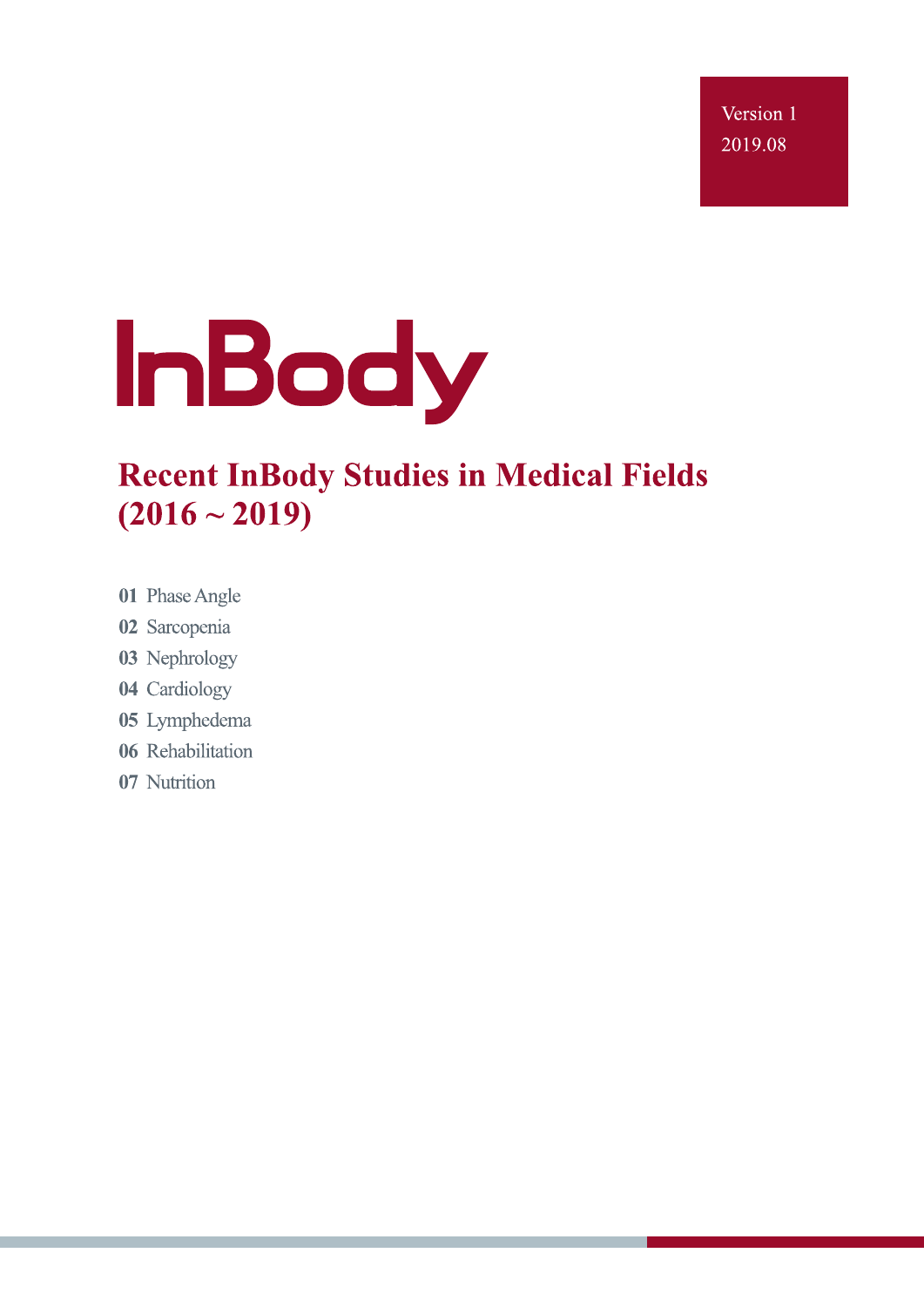## **1 : Phase angle**

| 1. Mullie et al. Phase Angle as a Biomarker for Frailty and Postoperative Mortality The BICS<br><b>Study. J Am Heart Assoc. 2018;7:e008721.</b>                                           |                |
|-------------------------------------------------------------------------------------------------------------------------------------------------------------------------------------------|----------------|
| 2. Tan et al. Bioelectrical Impedance Analysis–Derived Phase Angle Predicts Protein–Energy<br><br>Wasting in Maintenance Hemodialysis Patients. J Ren Nutr. 2019 Jul;29(4):295-301.       | $\overline{2}$ |
| 3. J. Shin et al. Predicting clinical outcomes using phase angle as assessed by bioelectrical<br>impedance analysis in maintenance hemodialysis patients. Nutrition. 2017 Sep;41:7-13.  3 |                |
| 4. Y.H. Lee et al. Bioelectrical impedance analysis values as markers to predict severity in                                                                                              |                |
| 5. Jose Maria Pereira de Godoy et al. Phase angle in the assessment of intensive outpatient<br>treatment of primary lower limb lymphedema. J Phlebol Lymphol. 2017;10(1):12-15.           | - 5            |

## **2 : Sarcopenia**

| $1_{\cdot}$ | Y Hirasawa et al. Evaluation of skeletal muscle mass indices, assessed by bioelectrical<br>impedance, as indicators of insulin resistance in patients with type 2 diabetes. J. Phys.              |     |  |  |  |  |  |
|-------------|---------------------------------------------------------------------------------------------------------------------------------------------------------------------------------------------------|-----|--|--|--|--|--|
|             | Ther. Sci. 31: 190-194, 2019                                                                                                                                                                      | - 6 |  |  |  |  |  |
| 2.          | Van Ancum et al. Muscle mass and muscle strength are associated with pre- and post-                                                                                                               |     |  |  |  |  |  |
|             | hospitalization falls in older male inpatients a longitudinal cohort study. BMC Geriatr.                                                                                                          |     |  |  |  |  |  |
|             |                                                                                                                                                                                                   |     |  |  |  |  |  |
| 3.          | B.-J.Ko et al. Low relative muscle mass and left ventricular diastolic dysfunction in                                                                                                             |     |  |  |  |  |  |
|             |                                                                                                                                                                                                   |     |  |  |  |  |  |
| 4.          | Y. Yoshimura et al. Sarcopenia is associated with worse recovery of physical function and                                                                                                         |     |  |  |  |  |  |
|             | dysphagia, and a lower rate of home discharge in Japanese hospitalized adults                                                                                                                     |     |  |  |  |  |  |
|             |                                                                                                                                                                                                   |     |  |  |  |  |  |
| 5.          | K Maeda et al. Decreased Skeletal Muscle Mass and Risk Factors of Sarcopenic                                                                                                                      |     |  |  |  |  |  |
|             | Dysphagia: A Prospective Observational Cohort Study J Gerontol A Biol Sci Med Sci. 2017                                                                                                           |     |  |  |  |  |  |
|             | Sep 1;72(9):1290-1294. $\cdots$ $\cdots$ $\cdots$ $\cdots$ $\cdots$ $\cdots$ $\cdots$ $\cdots$ $\cdots$ $\cdots$ $\cdots$ $\cdots$ $\cdots$ $\cdots$ $\cdots$ $\cdots$ $\cdots$ $\cdots$ $\cdots$ |     |  |  |  |  |  |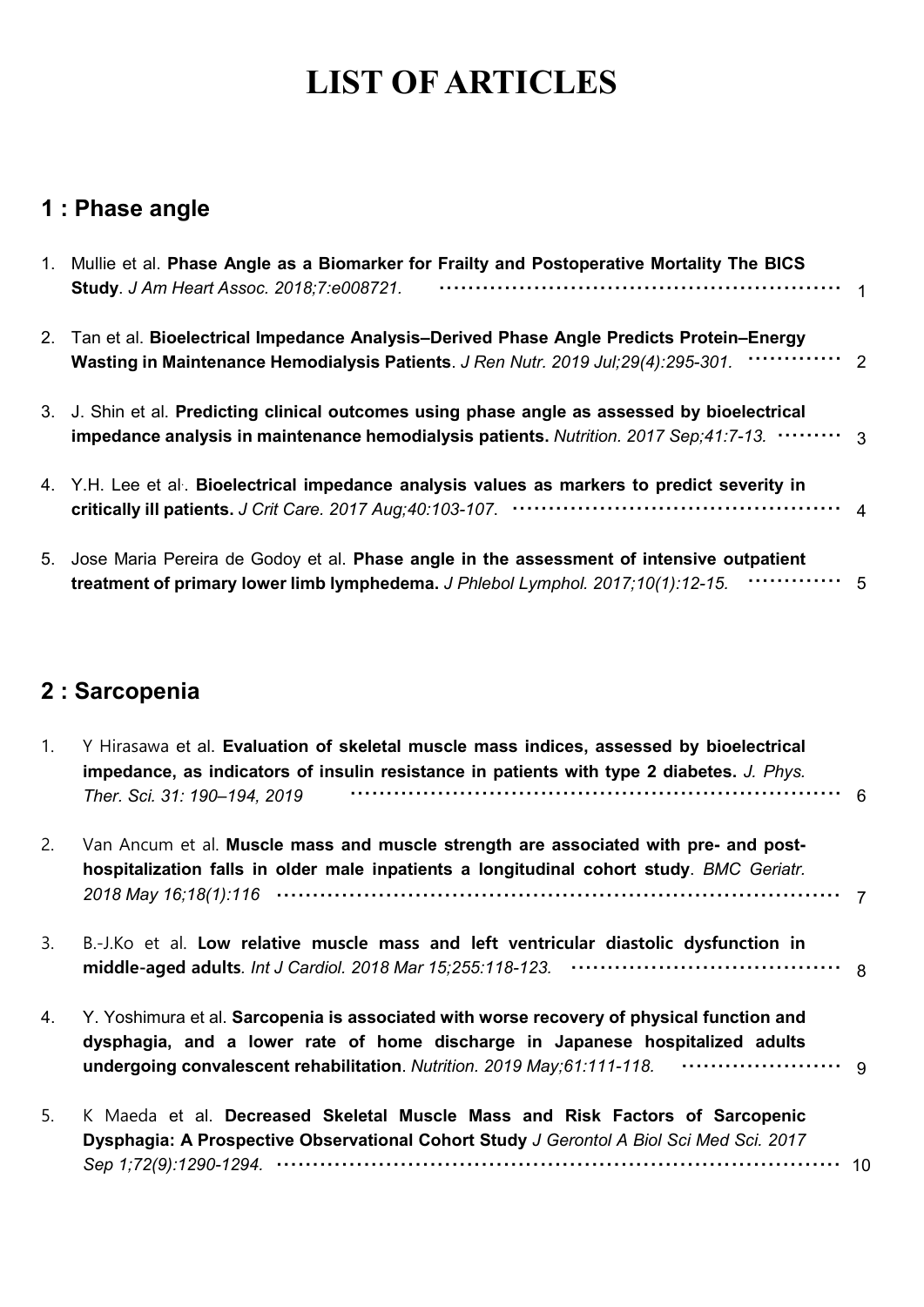## **3 : Nephrology**

| 1. | M Ando et al. Body water balance in hemodialysis patients reflects nutritional, circulatory,                                                                                                                                                                                  | 11 |
|----|-------------------------------------------------------------------------------------------------------------------------------------------------------------------------------------------------------------------------------------------------------------------------------|----|
| 2. | K Tangvoraphonkchai and A Davenport Extracellular Water Excess and Increased Self-<br>Reported Fatigue in Chronic Hemodialysis Patients. Ther Apher Dial, Vol. 22, No. 2, 2018 …… 12                                                                                          |    |
| 3. | Sarmento-Dias et al. Phase Angle Predicts Arterial Stiffness and Vascular Calcification in<br>Peritoneal Dialysis Patients. Perit Dial Int. 2017 Jul-Aug;37(4):451-457.                                                                                                       | 13 |
| 4. | Kim SE et al. Monitoring Volume Status Using Bioelectrical Impedance Analysis in<br><br>Chronic Hemodialysis Patients. ASAIO Journal 2018; 64:245-252.                                                                                                                        | 14 |
| 5. | S Yoowannakul et al. Do Pre-Hemodialysis Estimates of Extracellular Volume Excess<br>Using Bioimpedance and N-Terminal Brain Natriuretic Peptide Correlate With Cardiac<br>Chamber Size Measured by Magnetic Resonance Imaging? Ther Apher Dial. 2019<br>Aug; 23(4): 362-368. | 15 |
|    |                                                                                                                                                                                                                                                                               |    |

## **4 : Cardiology**

| 1. Thomas et al. Bioelectrical Impedance Analysis of Body Composition and Survival in<br><br>Patients with Heart Failure. Clin Cardiol. 2019 Jan; 42(1): 129-135.                           | 16  |
|---------------------------------------------------------------------------------------------------------------------------------------------------------------------------------------------|-----|
| 2. Sata et al. Bioelectrical impedance analysis in the management of heart failure in adult<br>patients with congenital heart disease. Congenit Heart Dis. 2019 Mar;14(2):167-175.  17      |     |
| 3. Y. Shiina et al. Sarcopenia in adults with congenital heart disease: Nutritional status,<br>$\cdots$ 18<br>dietary intake, and resistance training. J Cardiol. 2019 Jul; 74(1):84-89.    |     |
| 4. L. Xu et al. Viscus fat area contributes to the Framingham 10-year general cardiovascular<br>disease risk in patients with type 2 diabetes mellitus. Life Sci. 2019 Mar 1;220:69-75.  19 |     |
| 5. D. Ringaitiene et al. Bioelectrical impedance phase angle-predictor of blood transfusion<br>in cardiac surgery. J Cardiothorac Vasc Anesth. 2019 Apr;33(4):969-975.                      | -20 |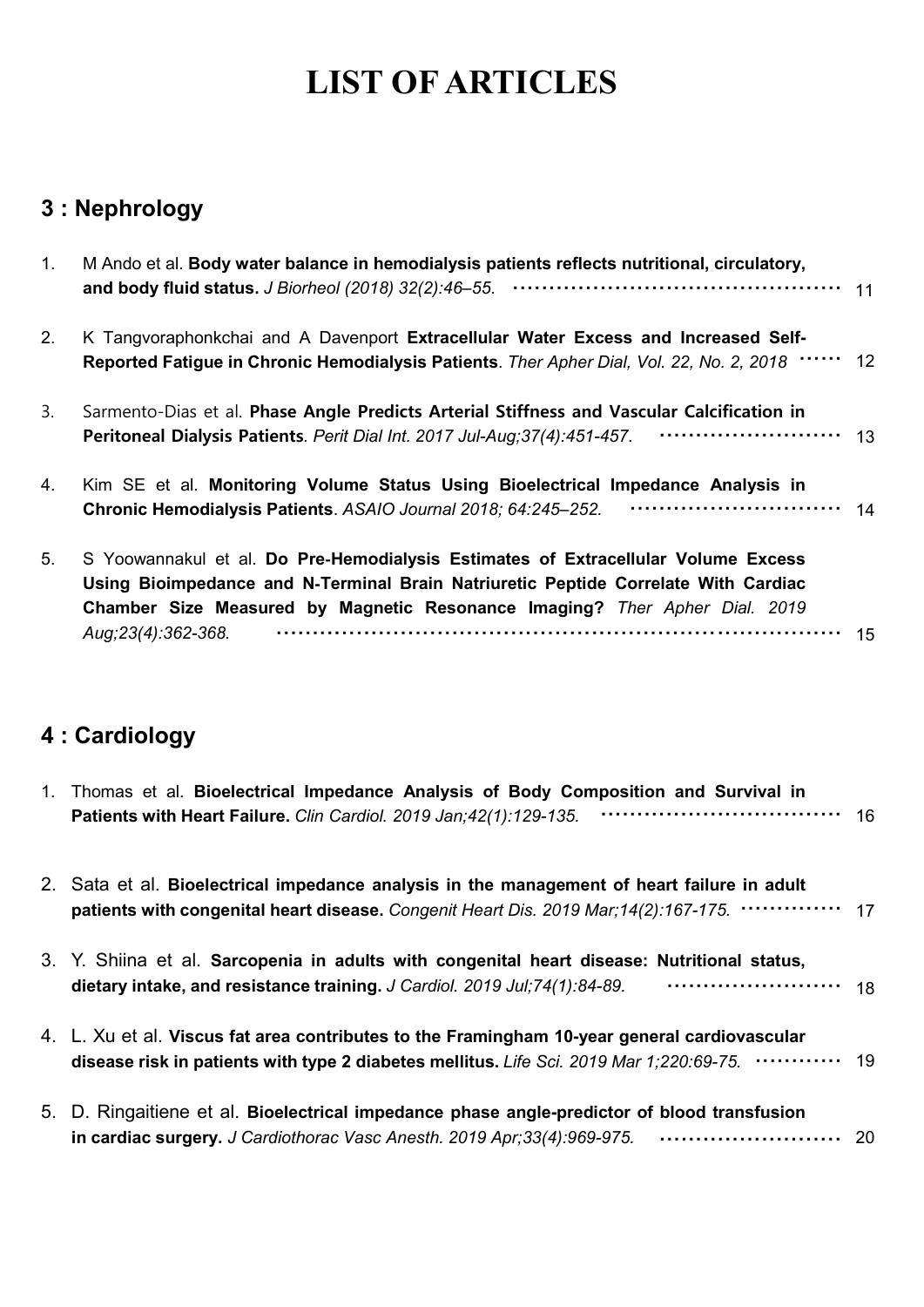### **5 : Lymphedema**

|             | 1. Yasunaga et al. Bioelectrical Impedance Analysis of Water Reduction in Lower-Limb<br>Lymphedema by Lymphaticovenular Anastomosis. J Reconstr Microsurg. 2019                                                                                                  |  |  |  |  |  |  |  |  |  |
|-------------|------------------------------------------------------------------------------------------------------------------------------------------------------------------------------------------------------------------------------------------------------------------|--|--|--|--|--|--|--|--|--|
|             | May; 35(4): 306-314.                                                                                                                                                                                                                                             |  |  |  |  |  |  |  |  |  |
| 2.          | Yang et al. Diagnostic Accuracy of Clinical Measures Considering Segmental Tissue<br>Composition and Volume Changes of Breast Cancer-Related Lymphedema. Lymphat Res                                                                                             |  |  |  |  |  |  |  |  |  |
|             | Biol. 2018 Aug; 16(4): 368-376.                                                                                                                                                                                                                                  |  |  |  |  |  |  |  |  |  |
|             | 3. Jose Maria Pereira de Godoy et al. Lymphedema in patients in different BMI ranges and                                                                                                                                                                         |  |  |  |  |  |  |  |  |  |
|             | 6 : Rehabilitation                                                                                                                                                                                                                                               |  |  |  |  |  |  |  |  |  |
| $1_{\cdot}$ | M Moriwaki et al. The Effect of Branched Chain Amino Acids-Enriched Nutritional<br>Supplements on Activities of Daily Living and Muscle Mass in Inpatients with Gait<br>Impairments: A Randomized Controlled Trial. J Nutr Health Aging. 2019;23(4):348-353.  24 |  |  |  |  |  |  |  |  |  |
| 2.          | C. Gillis et al. Trimodal prehabilitation for colorectal surgery attenuates post-surgical<br>losses in lean body mass A pooled analysis of randomized controlled trials. Clin Nutr.<br>2019 Jun; 38(3): 1053-1060.                                               |  |  |  |  |  |  |  |  |  |

| 3. Yoshimura Y, et al. Systemic Inflammation in the Recovery Stage of Stroke Its        |  |  |  |  |  |
|-----------------------------------------------------------------------------------------|--|--|--|--|--|
| Association with Sarcopenia and Poor Functional Rehabilitation Outcomes. Prog. Rehabil. |  |  |  |  |  |
|                                                                                         |  |  |  |  |  |

| 4. | Lee JS and Kang SJ. The effects of strength exercise and walking on lumbar function, pain |
|----|-------------------------------------------------------------------------------------------|
|    | level, and body composition in chronic back pain patients. J Exerc Rehabil. 2016 Oct;     |
|    |                                                                                           |

5. R Dong et al. **Clinical relevance of different handgrip strength indexes and mobility limitation in the elderly adults.** *J Gerontol A Biol Sci Med Sci. 2016 Jan;71(1):96-102.* ∙∙∙∙∙∙∙∙∙∙∙∙ <sup>28</sup>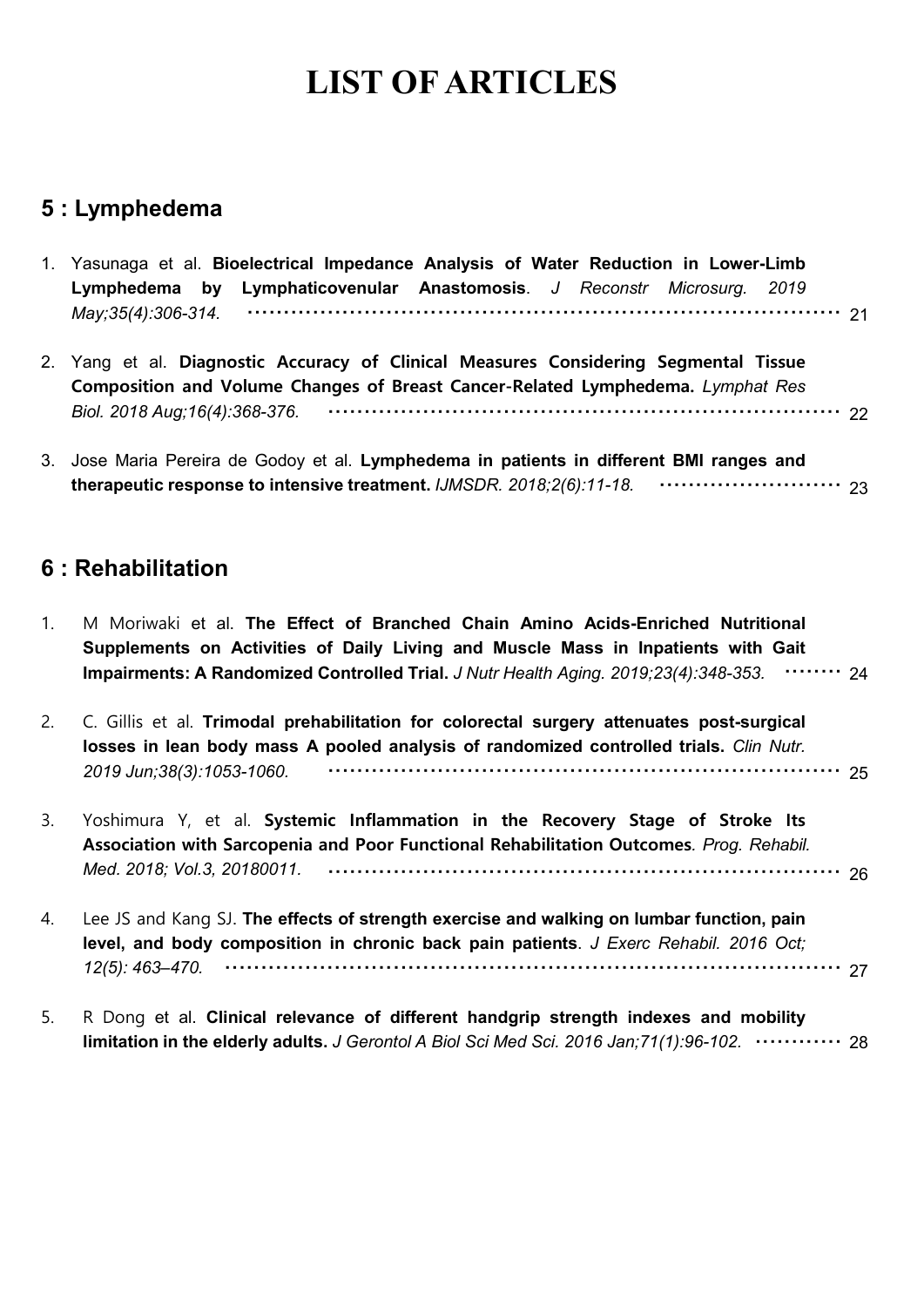## **7 : Nutrition**

| $1_{\cdot}$ | N. Tanaka et al. Early Intensive Nutrition Intervention with Dietary Counseling and Oral<br>Nutrition Supplement Prevents Weight Loss in Patients with Advanced Lung Cancer<br>Receiving Chemotherapy: A Clinical Prospective Study. Yonago Acta Med. 2018 Dec; 61(4):<br>$204 - 212.$ | 29 |
|-------------|----------------------------------------------------------------------------------------------------------------------------------------------------------------------------------------------------------------------------------------------------------------------------------------|----|
|             |                                                                                                                                                                                                                                                                                        |    |
| 2.          | H Nakajima et al. Clinical Benefit of Preoperative Exercise and Nutritional Therapy for<br>Patients Undergoing Hepato-Pancreato-Biliary Surgeries for Malignancy. Ann Surg Oncol.                                                                                                      |    |
|             |                                                                                                                                                                                                                                                                                        |    |
|             | 3. IY Jo et al. Effect of Personalized Nutritional Counseling on the Nutritional Status of<br>Hemodialysis Patients. Clin Nutr Res. 2017 Oct; 6(4): 285-295. •••••••••••••••••••••••••••••••••• 31                                                                                     |    |
| 4.          | D Gomez-Arbelaez et al. Body composition changes after very low-calorie-ketogenic diet in<br>obesity evaluated by three standardized methods. J Clin Endocrinol Metab. 2017 Feb                                                                                                        |    |
|             |                                                                                                                                                                                                                                                                                        |    |
|             | 5. SY Jang et al. Nutritional Status and Body Composition in Korean Myopathy Patients. Clin<br>Nutr Res. 2016 Jan; 5(1): 43-54.                                                                                                                                                        |    |
|             | 6. W Wu et al. Nutritional Status and Body Composition in Korean Myopathy Patients. JPEN                                                                                                                                                                                               |    |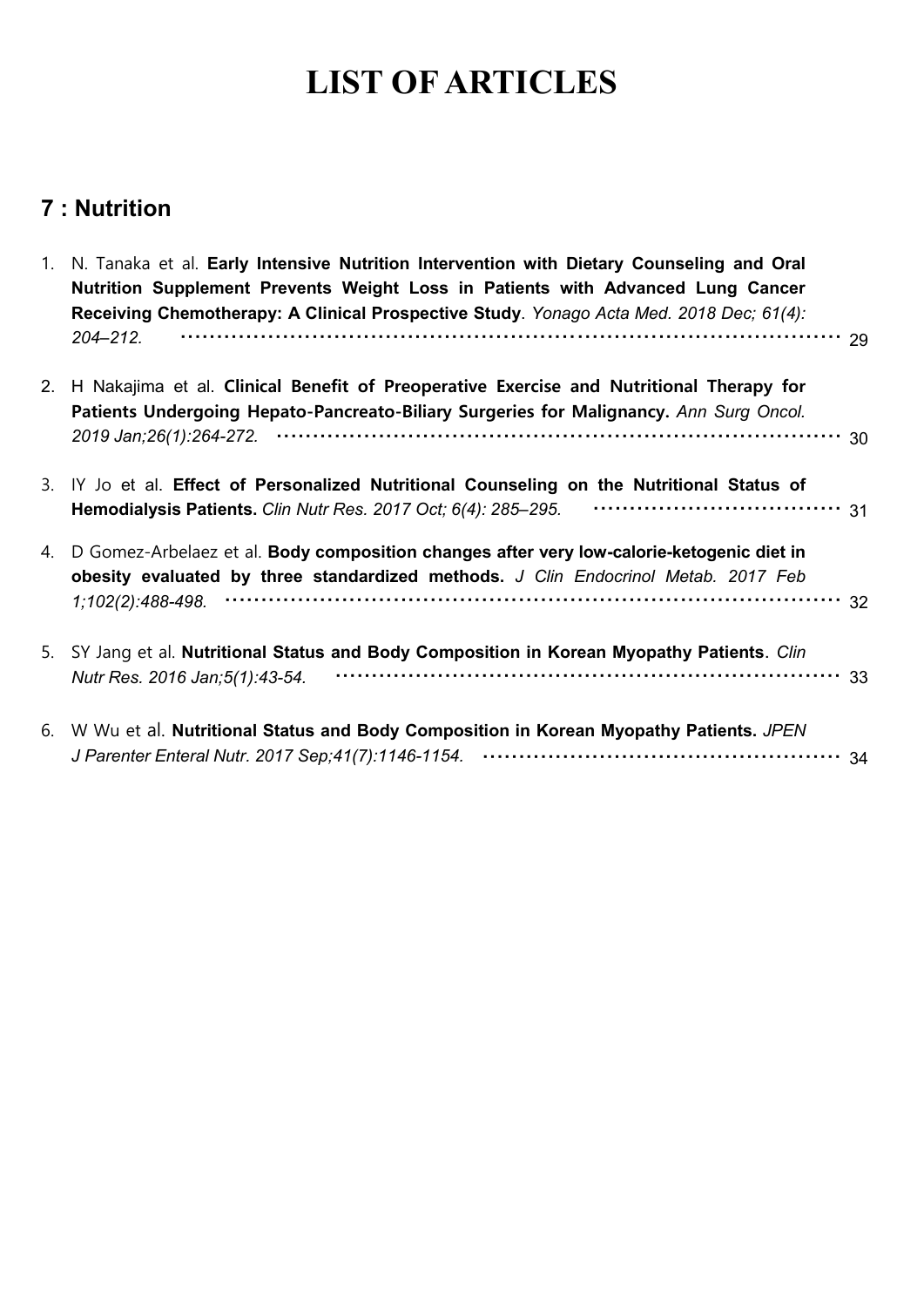# **Phase Angle as a Biomarker for Frailty and Postoperative Mortality: The BICS Study**

Louis Mullie, Alexandrine Obrand, Melissa Bendayan, Amanda Trnkus, Marie-Claude Ouimet, mmanuel Moss, MD; Annabel Chen-Tournoux, Lawrence G. Rudski, Jonathan Afilalo

Journal of the American Heart Association Vol 7, Issue 17, e008721, Sep 2018

### **ABSTRACT**

### **Background**

Phase angle (PA) is a bioimpedance measurement that is determined lean body mass and hydration status. Patients with low PA values are more likely to be frail, sarcopenic, or malnourished. Previous work has shown that low PA predicts adverse outcomes after cardiac surgery, but the effect of PA on survival has not previously been assessed in this setting.

### **Methods and Results**

The BICS (Bioimpedance in Cardiac Surgery) study recruited 277 patients undergoing major cardiac surgery at 2 university-affiliated hospitals in Montreal, QC, Canada. Bioimpedance measurements as well as frailty and nutritional assessments were performed preoperatively. The primary outcome was all-cause mortality. Secondary outcomes were 30-day mortality, postoperative morbidity, and hospital length of stay. There were 10 deaths at 1 month of follow-up and 16 deaths at 12 months of follow-up. PA was associated with age, sex, body mass index, comorbidities, and frailty, as measured by the Short Physical Performance Battery and Fried scales. After adjusting for Society of Thoracic Surgeons–predicted mortality, lower PA was associated with higher mortality at 1 month (adjusted odds ratio, 3.57 per 1° decrease in PA; 95% confidence interval, 1.35–9.47) and at 12 months (adjusted odds ratio, 3.03 per 1° decrease in PA; 95% confidence interval, 1.30–7.09), a higher risk of overall morbidity (adjusted hazard ratio, 2.51 per 1° decrease in PA; 95% confidence interval, 1.32–4.75), and a longer hospital length of stay (adjusted b, 4.8 days per 1° decrease in PA; 95% confidence interval, 1.3–8.2 days).

### **Conclusions**

Low PA is associated with frailty and is predictive of mortality, morbidity, and length of stay after major cardiac surgery. Further work is needed to determine the responsiveness of PA to interventions aimed at reversing frailty.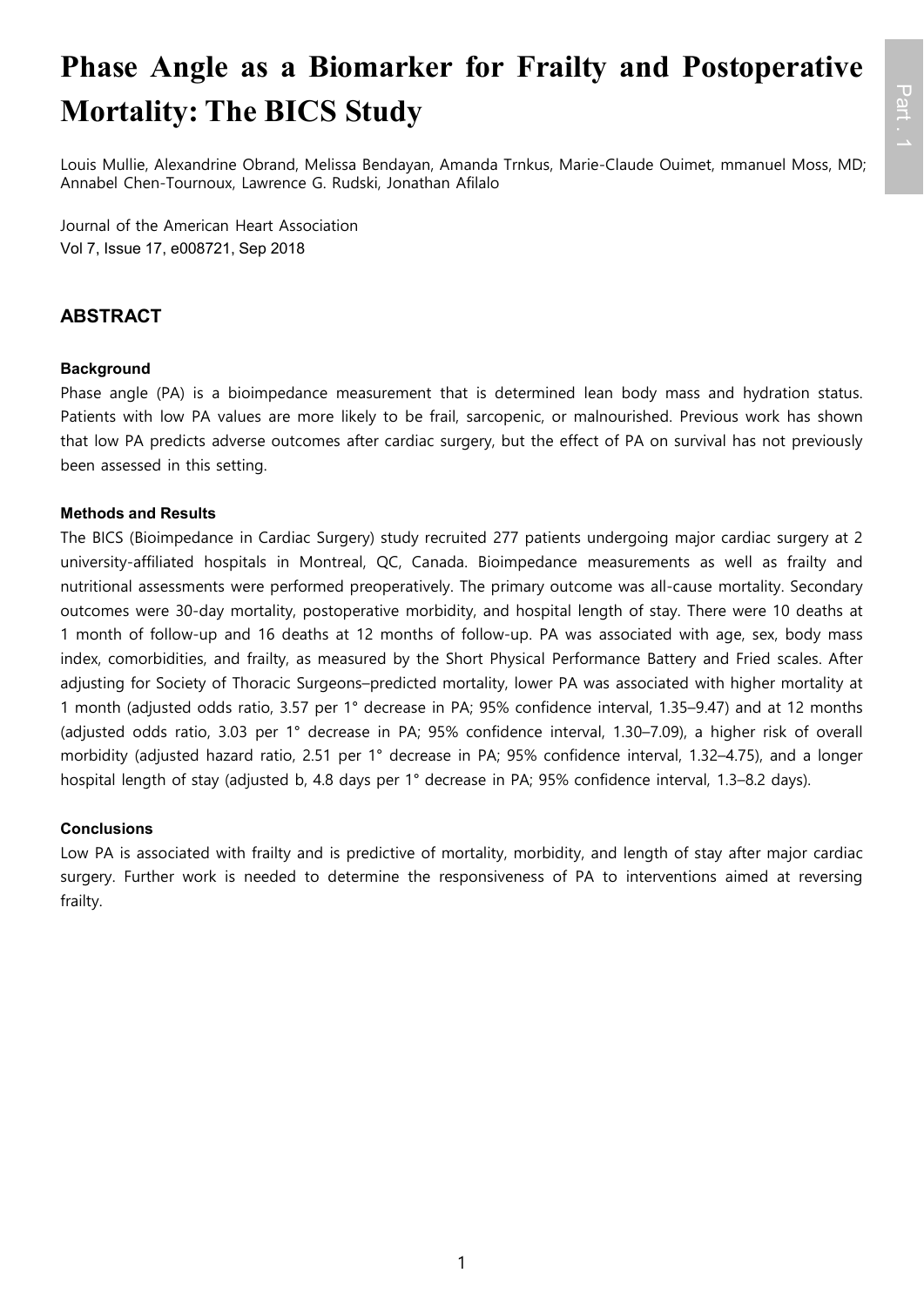# **Bioelectrical Impedance Analysis-Derived Phase Angle Predicts Protein-Energy Wasting in Maintenance Hemodialysis**

Rong-shao Tan, Dan-hua Liang, Yan Liu, Xiao-shi Zhong, Dong-sheng Zhang, Jing Ma

Journal of Renal Nutrition Volume 29, No 4, pp 295-301, Jul 2019

### **ABSTRACT**

#### **Objective(s)**

To explore the validity of using bioelectrical impedance analysis (BIA)-derived 50 kHz phase angle (PhA) in predicting protein–energy wasting (PEW) in Chinese maintenance hemodialysis (MHD) patients.

#### **Design and Methods**

The design was a cross-sectional study. A total of 173 of MHD patients and 173 healthy adults were enrolled in the study. The prevalence of PEW in patients was performed by the International Society of Renal Nutrition and Metabolism criteria. The PhA, body cell mass, fat mass, body fat percentage, fat-free mass, and extracellular water/total body water were measured by InBody S10 body composition analyzer. The biochemical indices and anthropometric measurements were assessed using the way published elsewhere. The PhA, other values of BIA and its relationship with age, visceral protein, anthropometric measurements of the MHD patients were compared with the healthy group. The independent variables for predicting PEW and its cutoff values were explored using logistic regression model and receiver operating characteristic curve analysis, respectively.

#### **Results**

The MHD patients' PhA value was significantly lower than the healthy group  $(4.89°±1.19$  vs.  $6.32°± 2.23$ , P<.01). A total of 34.1% MHD patients with PEW had significantly lower PhA values compared with well-nourished patients (P<.05). The PhA decreased more significantly with age in MHD (r=-0.35, P<.001), compared with controls (r=-0.26, P<.001). The PhA values were positively associated with nutritional indices related to serum albumin, prealbumin, fat-free mass, and mid-arm muscle circumference. PhA values were not associated significantly with fat mass and body fat percentage (P>.05). Multivariate logistic regression analysis showed that PhA and body mass index were independent predictors of PEW, but the PhA was the stronger predictor (odds ratio=4.48, P<.05). Receiver operating characteristic curve analysis suggested that the optimal PhA cutoff value to predict PEW was 4.6˚.

#### **Conclusion**

BIA-derived PhA appears to be a useful bioelectrical marker for predicting PEW in Chinese hemodialysis patients with a cutoff value of 4.6˚.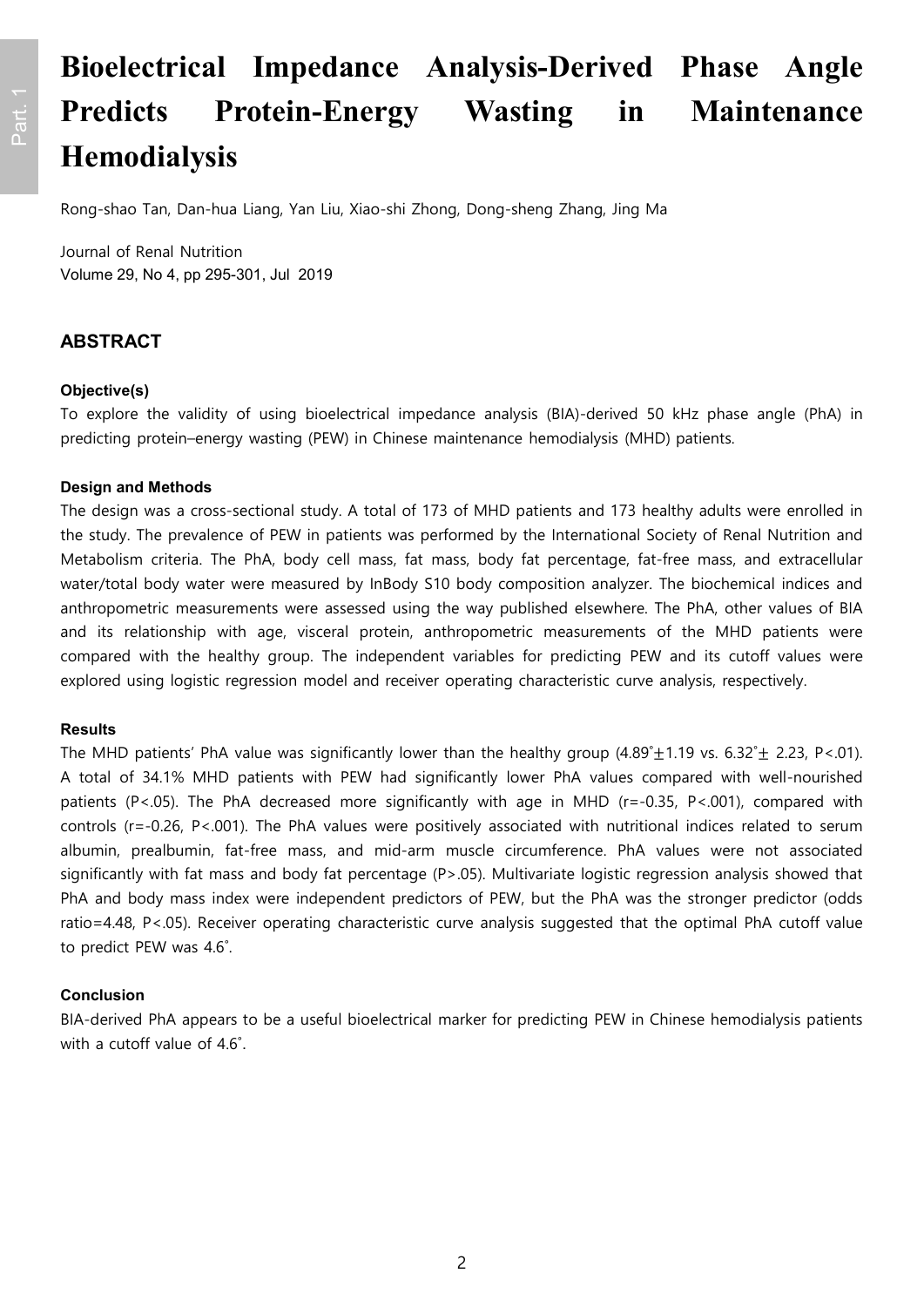# **Phase Angle as a Biomarker for Frailty and Postoperative Mortality: The BICS Study**

Jung-ho Shin, Chae Rim Kim, Ki Hyun Park, Jin Ho Hwang, Su Hyun Kim

Nutrition Vol 41, Pages 7-13, Sep 2017

### **ABSTRACT**

### **Objective**

Protein–energy wasting is common in patients on hemodialysis and is an independent risk factor for adverse events. The aim of this study was to retrospectively investigate whether phase angle (PA), known as a nutritional marker, can predict various clinical outcomes in patients with end-stage renal disease (ESRD) who are receiving hemodialysis.

### **Methods**

Using bioelectrical impedance analysis (BIA), PA was obtained every 6 mo, and patients were divided into two groups according to baseline PA: group A included patients with PA ≥4.5°, and group B included patients with PA <4.5°.

### **Results**

We followed 142 patients for a median of 29 mo (12–42 mo). We found that a decrease in PA was associated with an increased risk for death that persisted after adjusting for age, sex, and comorbidities (hazard ratio [HR], 0.56; 95% confidence interval [CI], 0.33–0.97). Cardiovascular events were not associated with PA (P = 0.685). We found that PA predicted the occurrence of infection, independent of age, sex, and comorbidities (HR, 0.65; 95% CI, 0.45–0.94). Although levels of hemoglobin did not differ between groups during the study period, patients in group B received higher doses of erythropoiesis-stimulating agents and intravenous iron than those in group A (P = 0.004 and 0.044, respectively). In longitudinal analyses, we did not find increases in PA over time in patients who had a mean dialysis adequacy ≥1.4, daily protein catabolic rate ≥1.2 g/kg, or total carbon dioxide level ≥22 mmol/L.

### **Conclusions**

PA assessed in a simple manner using BIA provides practical information to predict clinical outcomes in ESRD patients on maintenance hemodialysis.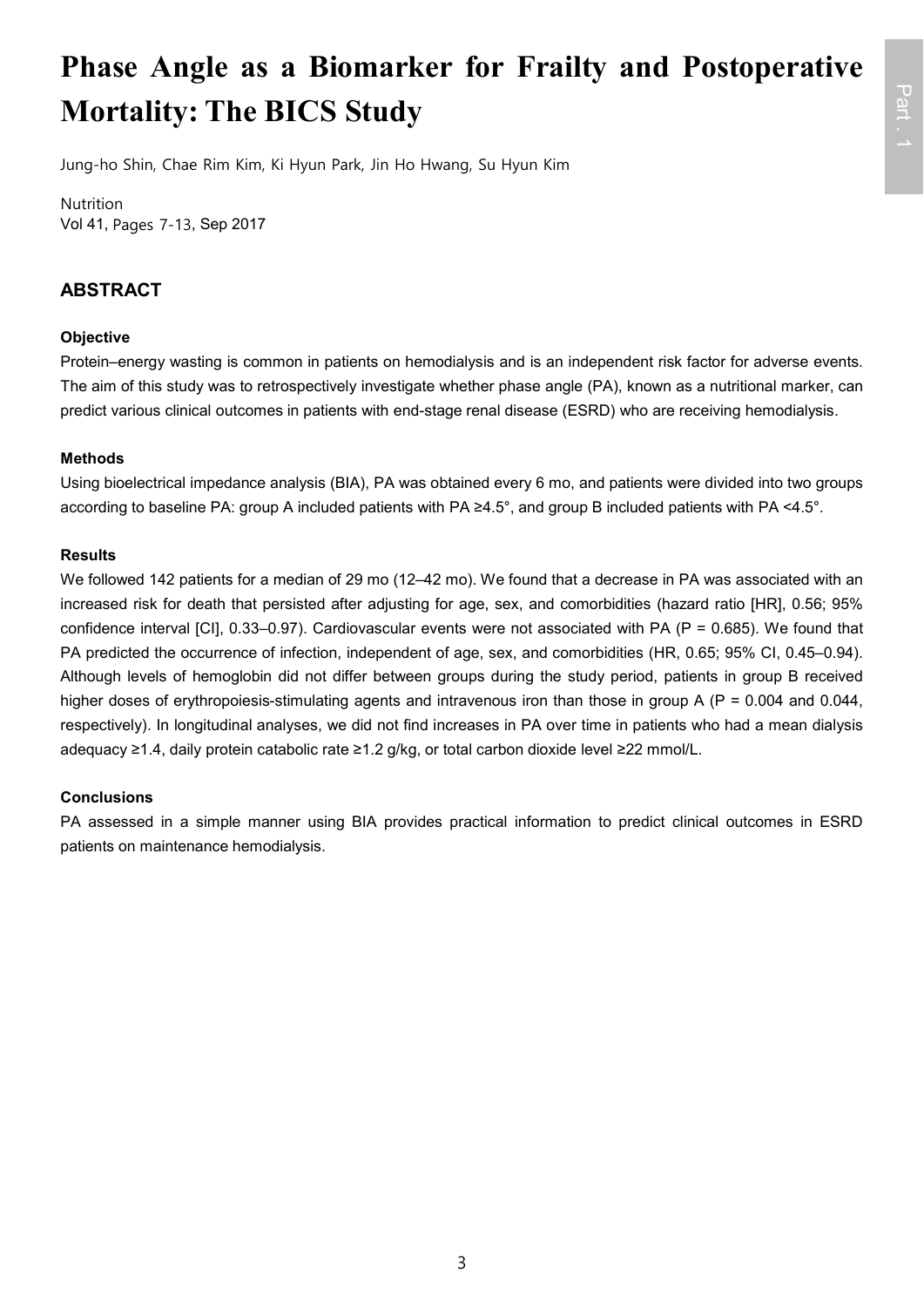# **Bioelectrical impedance analysis values as markers to predict severity in critically ill patients**

Yeon HeeLee, Jung-Dong Lee, Dae Ryong Kang, Jeong Hong, Jae-myeong Lee

Journal of Critical Care Volume 40, Pages 103-107, Aug 2017

### **ABSTRACT**

#### **Purpose**

We investigated bioelectrical impedance analysis (BIA)-derived parameters in critically ill patients to evaluate any differences between survivors and nonsurvivors.

#### **Methods**

We calculated severity scores for 241 critically ill surgical patients (161 male and 80 female; mean age, 62.9 years) using three severity scoring systems (Acute Physiology and Chronic Health Evaluation II, Sequential Organ Failure Assessment, and Simplified Acute Physiology Score III). Body composition was measured using a portable BIA device for segmental BIA.

#### **Results**

Among the BIA values, impedance (odds ratio [OR], 0.99; P < 0.001), reactance (OR 0.90; P < 0.001), and phase angle (PhA) (OR, 0.53; P < 0.001) were highly statistically significant for predicting mortality in univariate and multivariate logistic regression analysis. Comparison of area under the curve (AUC) between severity scoring systems and BIA values showed statistically significant differences between reactance and PhA with all three severity scoring systems. Covariate-adjusted receiver operating characteristic curve analysis showed that compared with severity scoring, all three BIA values (impedance, reactance, and PhA) had higher AUC values.

#### **Conclusions**

PhA, impedance, and reactance determined by BIA in critically ill patients were associated with mortality outcomes and revealed stronger predictive power for mortality than severity scoring systems commonly used in an intensive care unit.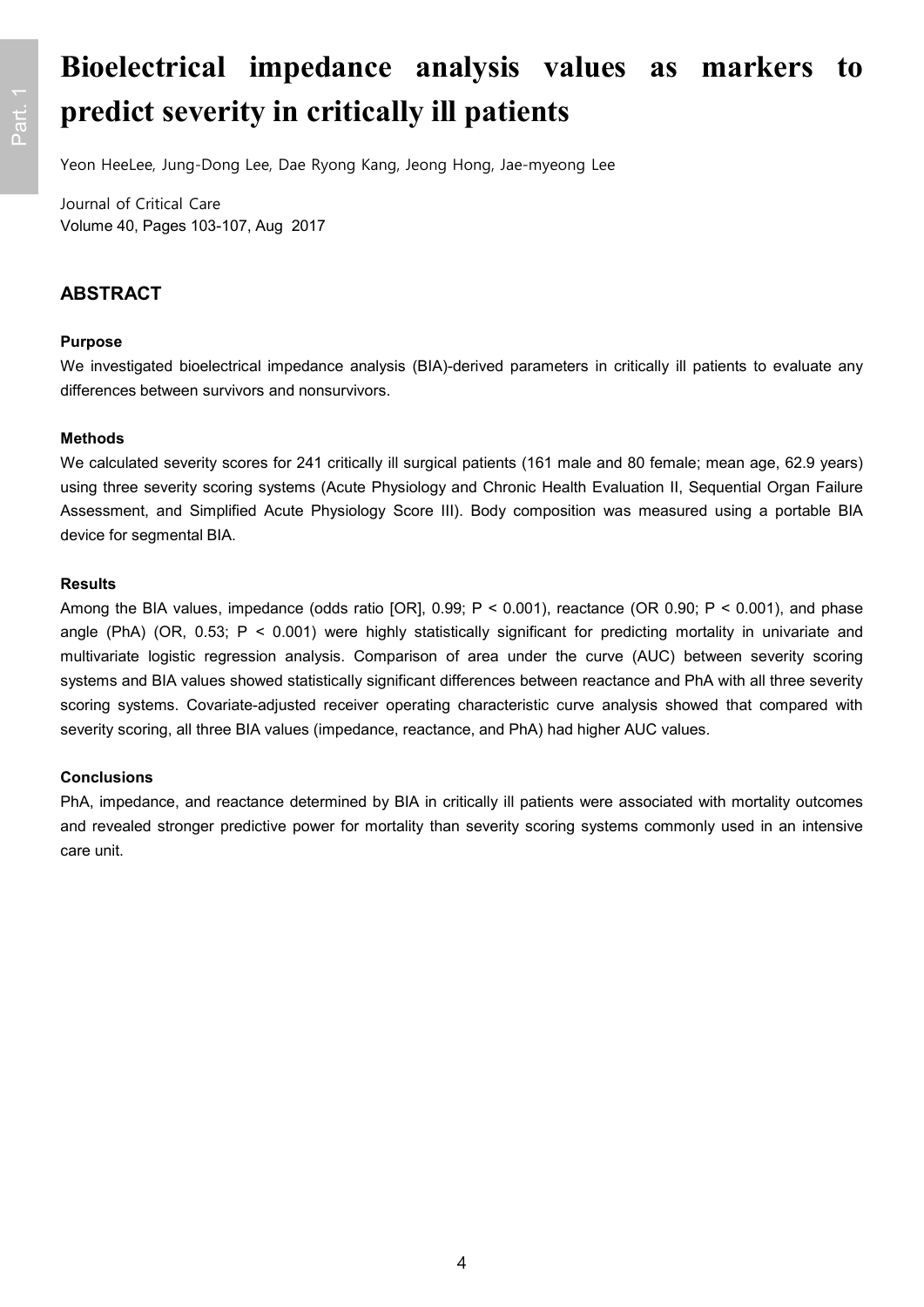# **Phase angle in the assessment of intensive outpatient treatment of primary lower limb lymphedema**

Jose Maria Pereira de Godoy, Esteban Ignacio Fortuny, Henrique Jose Pereira de Godoy, Maria de Fatima Guerreiro Godoy

Journal Phlebology and Lymphology Vol 10, Issue 1, P12-14, Dec 2017

### **ABSTRACT**

### **Introduction**

Lymphedema is a clinical condition resulting from the accumulation of macromolecules in the interstitial space that leads to an accumulation of fluids.

### **Objective**

The aim of this study was to evaluate changes in the phase angle during the intensive treatment of primary lymphedema of the lower limbs.

### **Methods**

Using the phase angle of bio impedance, the intensive clinical treatment of primary lower limb lymphedema was evaluated at the ClÃnica Godoy in 2013 and 2014. The participants were 15 male and 40 female patients with a mean age of 40.43 years (range: 25-73; median: 37 years). Only patients with stage II and III primary lymphedema were included in this study; patients with stage I lymphedema and those with edema due to other causes were excluded. Diagnosis was based on patient history and physical examination. Patients were submitted to intensive treatment consisting of 8 hours/day of Mechanical Lymphatic Therapy – lymph drainage using an electromechanical device that performs ankle flexion and extension – together with 15 minutes of cervical stimulation and a grosgrain stocking alternated with elastic bandages as compression therapy. The phase angle was evaluated using the InBody S10 bio impedance apparatus before and after five days of treatment at frequencies of 5, 50 and 250 kHz. The Kruskal-Wallis and all pairwise comparisons (Conover-Inman) tests were used for statistical analysis with an alpha error of 5% being considered acceptable.

#### **Results**

Significant improvements in the phase angle were detected at all frequencies (Kruskal-Wallis: p-value <0.005).

### **Conclusion**

The cellular pattern of lymph edematous limbs as evaluated by the phase angle of bio impedance improves with the treatment of lymphedema.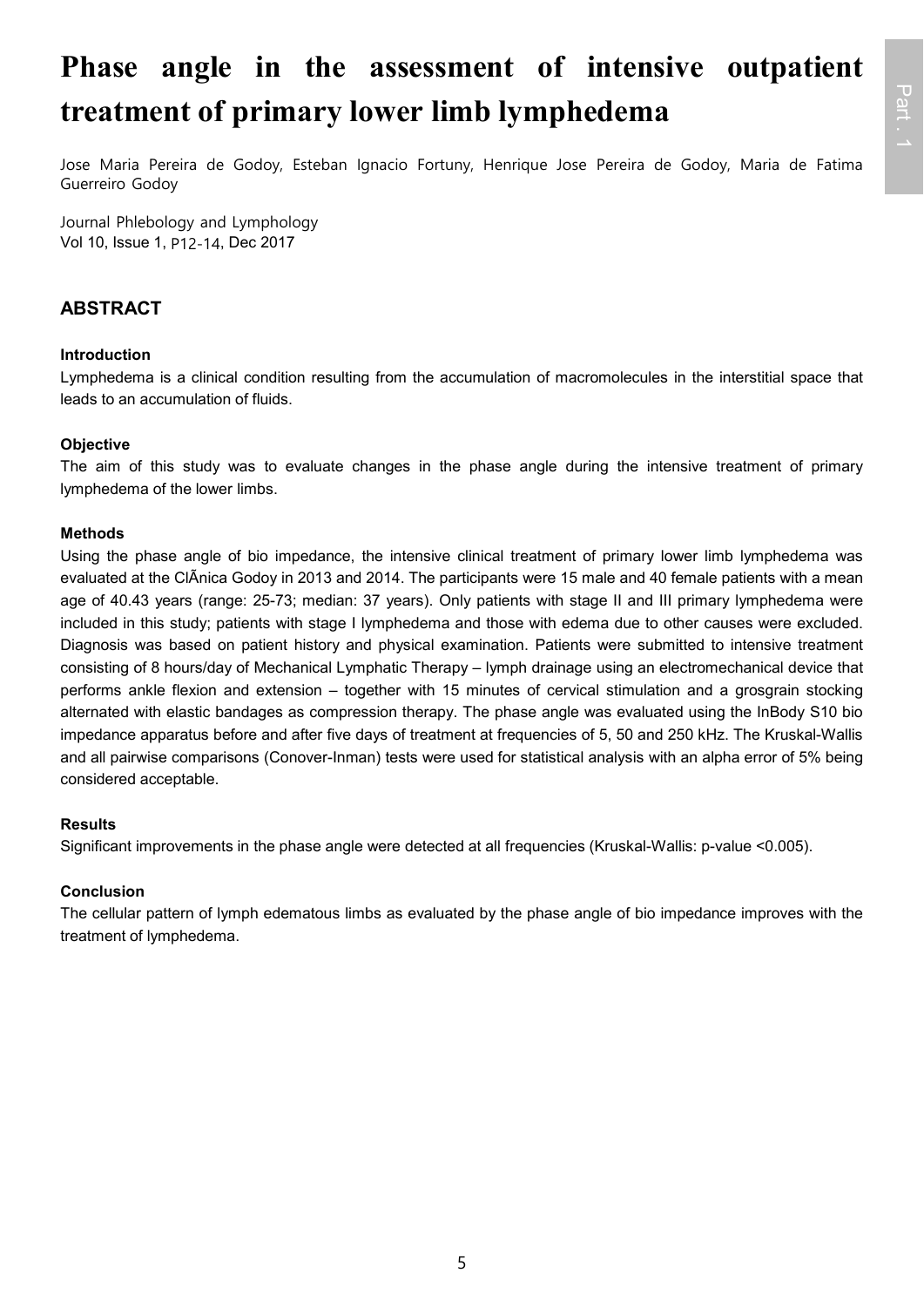# **Evaluation of skeletal muscle mass indices, assessed by bioelectrical impedance, as indicators of insulin resistance in patients with type 2 diabetes.**

Yoshikazu Hirasaw, Ryosuke Matsuki, Toshihiko Ebisu, Takeshi Kurose, Yoshiyuki Hamamoto, Yutaka Seino

Journal of Physical Therapy Science Volume 29, No 4, pp 295-301, Jul 2019

### **ABSTRACT**

#### **Purpose**

This study aimed to investigate the association between two skeletal muscle mass indices and insulin resistance, and to determine the skeletal muscle mass index that is beneficial in evaluating insulin resistance in patients with type 2 diabetes mellitus.

#### **Participants and Methods**

This study evaluated 136 male and 100 female patients with type 2 diabetes mellitus. The skeletal muscle mass was evaluated by bioelectrical impedance analysis. Two skeletal muscle mass indices were investigated as the appendicular skeletal muscle mass index (appendicular skeletal muscle mass divided by the square of height) and relative total skeletal muscle mass (total skeletal muscle mass as a percent of body weight). The homeostasis model assessment of insulin resistance was used as a marker of insulin resistance. Associations were investigated by grouping the participants according to gender and age (<60 or ≥60 years).

#### **Results**

The appendicular skeletal muscle mass index was positively associated with the homeostasis model assessment of insulin resistance, except in male patients aged ≥60 years, whereas the relative total skeletal muscle mass was significantly inversely associated with the homeostasis model assessment of insulin resistance, in all patient groups. The cutoff values of the relative total skeletal muscle mass for the presence of insulin resistance were 37.9% and 32.5% in male and female patients, respectively.

#### **Conclusion**

This finding suggests that relative total skeletal muscle mass may be a better indicator of insulin resistance than appendicular skeletal muscle mass index is, in patients with type 2 diabetes mellitus.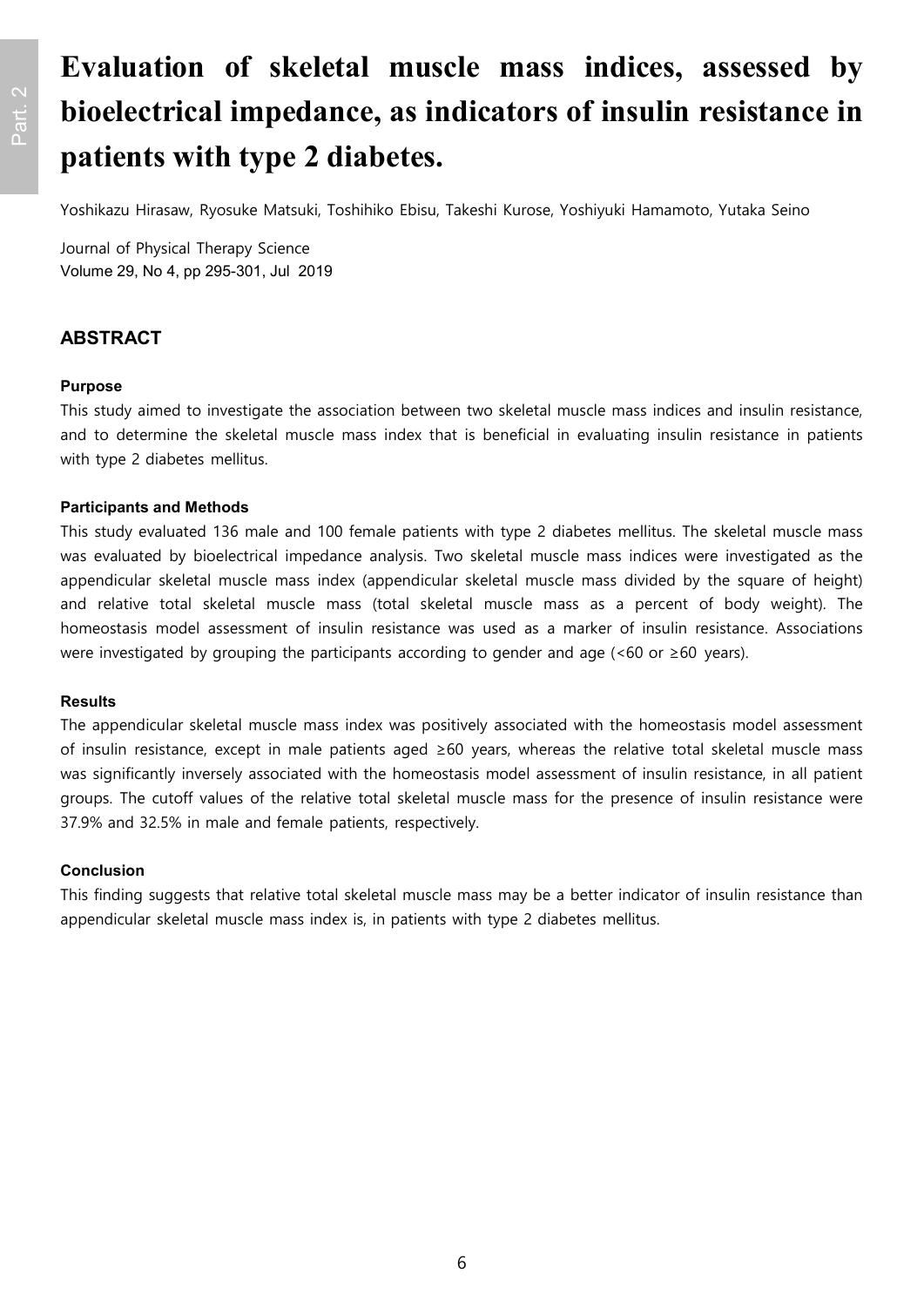# **Muscle mass and muscle strength are associated with preand post-hospitalization falls in older male inpatients: a longitudinal cohort study.**

Jeanine M. Van Ancum, Mirjam Pijnappels, Nini H. Jonkman, Kira Scheerman, Sjors Verlaan, Carel G. M. Meskers, Andrea B. Maier

### BMC Geriatrics

Volume 18, Article number: 116 (2018)

### **ABSTRACT**

### **Background**

Low muscle mass and strength are highly prevalent in inpatients. It is acknowledged that low muscle mass and strength are associated with falls in community-dwelling older adults, but it is unknown if these muscle measures are also associated with falls in a population of older inpatients. This study aimed to investigate the association between muscle measures and pre- and post-hospitalization falls in older inpatients.

### **Methods**

An inception cohort of patients aged 70 years and older, admitted to an academic teaching hospital, was included in this study. Muscle mass and hand grip strength were measured at admission using bioelectrical impedance analysis and handheld dynamometry. Pre-hospitalization falls were dichotomized as having had at least one fall in the six months prior to admission. Post-hospitalization falls were dichotomized as having had at least one fall during the three months after discharge. Associations were analysed with logistic regression analysis.

#### **Results**

The study cohort comprised 378 inpatients (mean age, SD: 79.7, 6.4 years). Fifty per cent of female and 41% of male patients reported at least one fall prior to hospitalization. Post-hospitalization, 18% of female and 23% of male patients reported at least one fall. Lower muscle mass was associated with post-hospitalization falls, and lower hand grip strength was associated with both pre- and post-hospitalization falls in male, but not in female, patients.

### **Conclusion**

These findings confirm the likely involvement of muscle mass and strength in the occurrence of pre- and posthospitalization falls in a population of older inpatients, but only in males.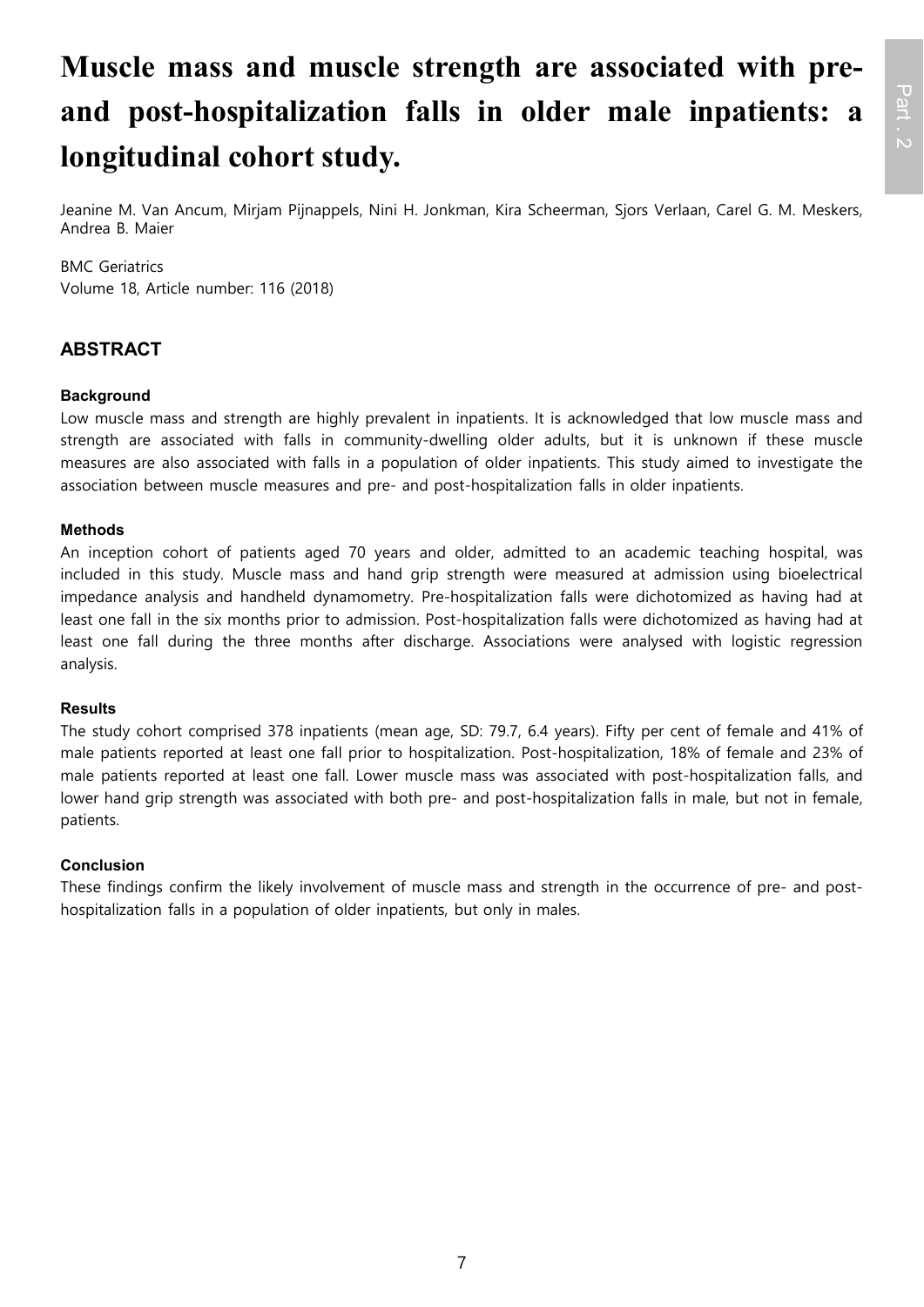# **Low relative muscle mass and left ventricular diastolic dysfunction in middle-aged adults**

Yoshikazu Hirasaw, Ryosuke Matsuki, Toshihiko Ebisu, Takeshi Kurose, Yoshiyuki Hamamoto, Yutaka Seino

International Journal of Cardiology Volume 255, Pages 118-123, Mar 2018

### **ABSTRACT**

### **Objectives**

The association between low skeletal muscle mass and left ventricular diastolic dysfunction (LVDD), a predictor of future heart failure, is largely unexplored. We investigated the relationship between relative muscle mass and LVDD.

### **Methods**

We conducted a cross-sectional study in 67,106 Koreans who underwent an echocardiography as part of a comprehensive health examination between January 2012 and December 2014. Skeletal muscle mass index (SMI) [SMI (%) = total skeletal muscle mass (kg) / body weight (kg)  $\times$  100] was estimated using a bioelectrical impedance analyzer. The presence of LVDD was determined using echocardiographic findings.

### **Results**

In 67,106 participants, 19,232 subjects (28.7%) and 1553 subjects (2.3%) had LVDD and left ventricular (LV) hypertrophy, respectively. SMI was positively associated with E/A ratio and septal E′, whereas E/E′ ratio and LV mass index were negatively associated with SMI. Lower SMI was associated with increased presence of LVDD. In a multivariable-adjusted model controlling for potential confounders including physical activity, insulin resistance, and LV mass, the odds ratios for LVDD in SMI quartiles 1, 2, and 3 compared with quartile 4 were 2.11 (1.97– 2.25), 1.79 (1.68–1.90), and 1.45 (1.36–1.55), respectively (P for trend < 0.001).

### **Conclusions**

In a large sample of young and middle-aged Korean adults, low relative muscle mass was independently associated with increased risk of LVDD, indicating an independent role of skeletal muscle mass in the pathogenesis of LVDD.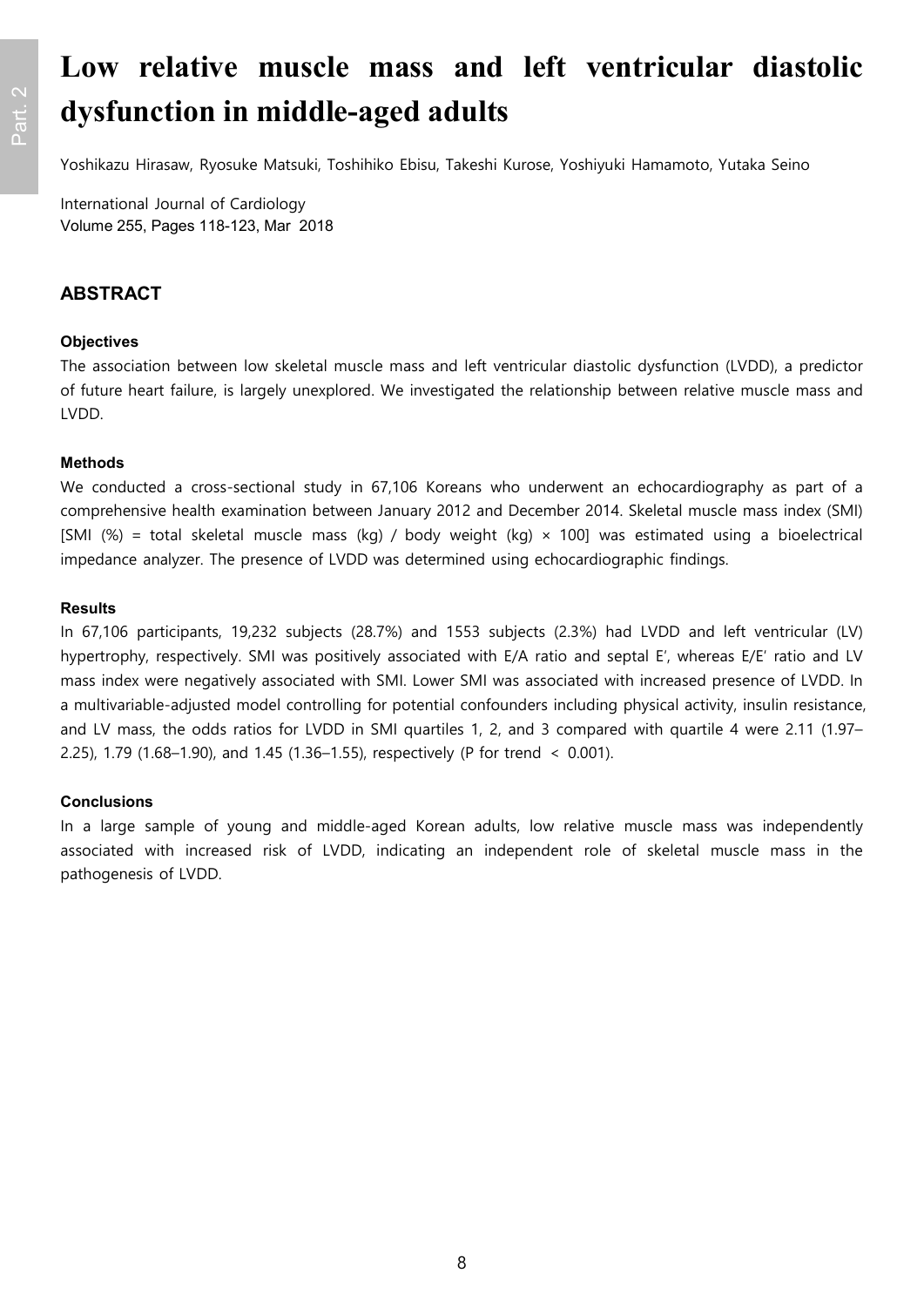# **Sarcopenia is associated with worse recovery of physical function and dysphagia and a lower rate of home discharge in Japanese hospitalized adults undergoing convalescent rehabilitation**

Yoshihiro Yoshimura, Hidetaka Wakabayashi, Takahiro Bise, Fumihiko Nagano, Sayuri Shimazu, Ai Shiraishi, Makio Yamaga, Hiroaki Koga

#### Nutrition

Volume 61, Pages 111-118, May 2019

### **ABSTRACT**

#### **Objective**

The aim of this study was to evaluate the effect of sarcopenia on functional outcomes, including activities of daily living (ADLs); dysphagia status; and the rate of home discharge, among hospitalized adults receiving convalescent rehabilitation.

### **Methods**

A retrospective cohort study was conducted with 898 patients newly admitted to in-hospital convalescent rehabilitation wards at a single rehabilitation hospital in Japan. Baseline sarcopenia was diagnosed using muscle mass index and handgrip strength according to the criteria of the European Working Group on Sarcopenia in Older People, with the cutoff values of the Asian Working Group for Sarcopenia. The primary outcome was ADLs, assessed by Functional Independence Measure motor (FIM-motor) score at hospital discharge. The secondary outcomes included dysphagia, assessed by the Food Intake Level Scale (FILS), at discharge, and the rate of home discharge. Three multivariate analyses revealed an association between sarcopenia and the clinical outcomes. Each analysis adjusted for the following confounders: age, sex, time from onset, premorbid ADLs, comorbidities, cognitive level, nutritional status, major drugs, and admission diagnoses.

#### **Results**

After enrollment, 795 patients (mean age 74.9  $\pm$  13.2 y; 59% women) were included in the final analysis. Admission diagnoses included stroke (n = 276; 34.7%), musculoskeletal disorders (n = 382; 48.1%), and hospitalassociated deconditioning (n = 137; 17.2%). Of the 795 patients examined, 402 (50.6%) had sarcopenia. The multiple linear regression analysis showed that sarcopenia was independently associated with FIM motor score at discharge in patients with all disease types (β = –0.189 [stroke], –0.240 [musculoskeletal disorders], –0.230 [hospital-associated deconditioning]; all P < 0.05), with FILS score at discharge only in patients with musculoskeletal disorders (β = -0.271, P < 0.001), but not in patients with stroke (β = -0.061, P = 0.375) or those with hospital-associated deconditioning ( $\beta$  = -0.131, P = 0.070). The multiple logistic regression analysis showed that sarcopenia was associated with rate of home discharge in all disease types (odds ratio [OR], 0.201; 95% confidence interval [CI], 0.067–0.597 for stroke; OR, 0.242; 95% CI, 0.076–0.772 for musculoskeletal disorders; OR, 0.121; 95% CI, 0.110–0.347 for hospital-associated deconditioning; all P < 0.05).

### **Conclusions**

Sarcopenia is associated with worse recovery of ADLs and dysphagia and a lower rate of home discharge in hospitalized adults undergoing convalescent rehabilitation. Early detection of sarcopenia and treatment by rehabilitation nutrition should be implemented in this population.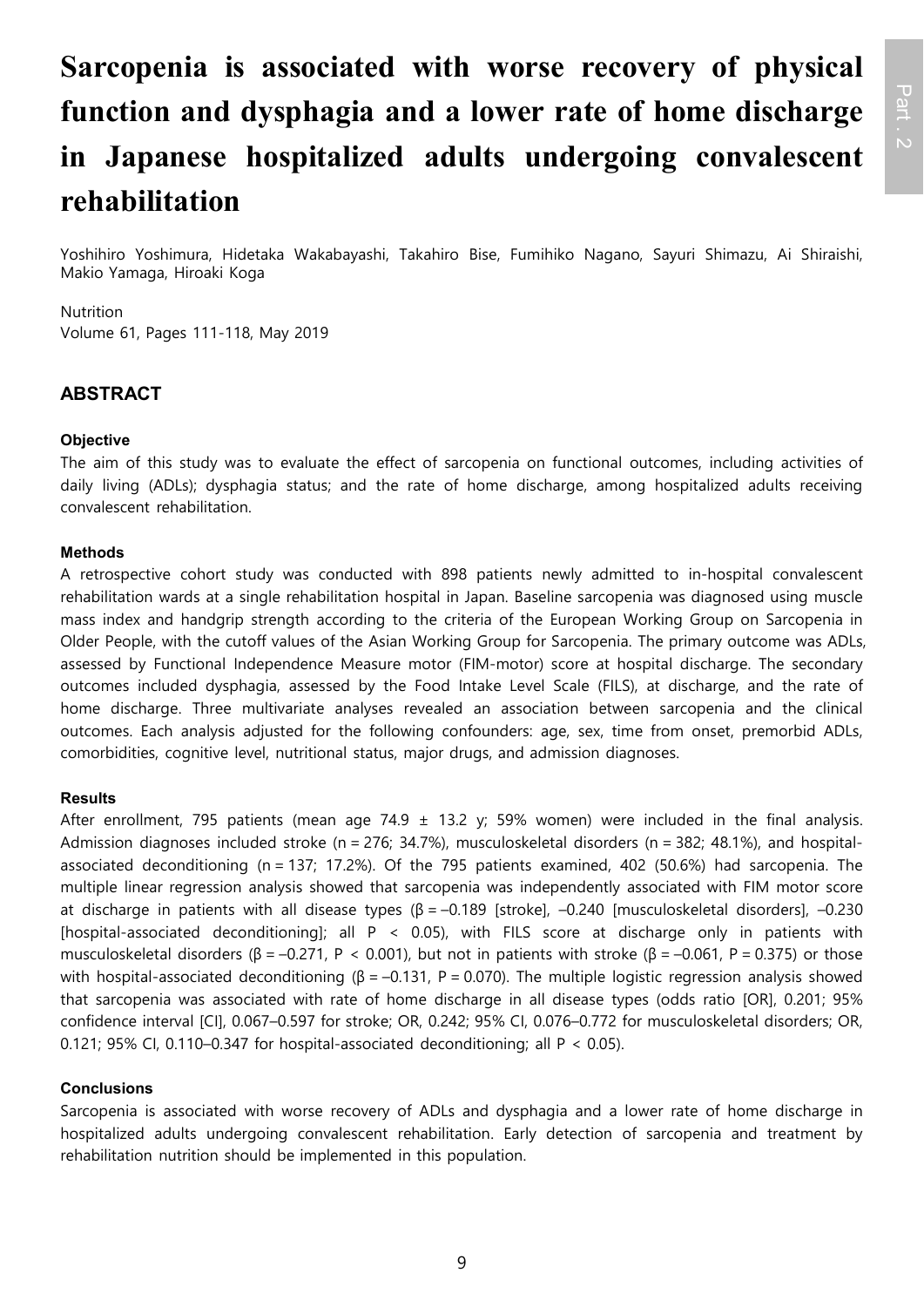# **Decreased Skeletal Muscle Mass and Risk Factors of Sarcopenic Dysphagia: A Prospective Observational Cohort Study.**

Keisuke Maeda, Miki Takaki, Junji Akagi

The Journals of Gerontology: Series A Volume 72, Issue 9, Pages 1290-1294, Sep 2017

### **ABSTRACT**

### **Background**

Dysphagia is a known risk factor for malnutrition and pneumonia. Although sarcopenia is hypothesized to cause dysphagia, its causality remains unclear. Thus, this study aimed to investigate causality and the risk factors for sarcopenic dysphagia.

### **Methods**

We enrolled 95 hospitalized patients aged 65 years or older who had restricted oral intake without dysphagia. The skeletal muscle index and Functional Oral Intake Scale were used to evaluate muscle mass and swallowing ability, respectively. Nutritional status, assessed by body mass index, the Mini Nutritional Assessment-Short Form, and energy intake; activity of daily living, assessed by the Barthel Index; hand-grip strength; duration of oral intake restriction; and cognitive status were measured. Dysphagia (Functional Oral Intake Scale ≤ 5) was determined after 2 months.

### **Results**

The participants' mean age was 83.2  $\pm$  8.0 years; 63% were women. Of the surviving 82 patients, 63 (77%) had sarcopenia and 21 (26%) developed dysphagia, all of whom had sarcopenia ( $p = .002$ ). Most variables were risk factors for dysphagia on univariate analysis. Decreased skeletal muscle index (odds ratio [OR] 24.0, 95% confidence interval [CI] 3.6–159.0, p = .001), Barthel Index (OR 12.9, 95% CI 2.1–78.4, p = .005), and body mass index (OR 11.4, 95% CI 1.8–70.5,  $p = .009$ ) were independent predictors of dysphagia in the multivariate analysis.

### **Conclusion**

This study provides evidence for sarcopenic dysphagia and its risk factors. Preventive and therapeutic interventions require further study.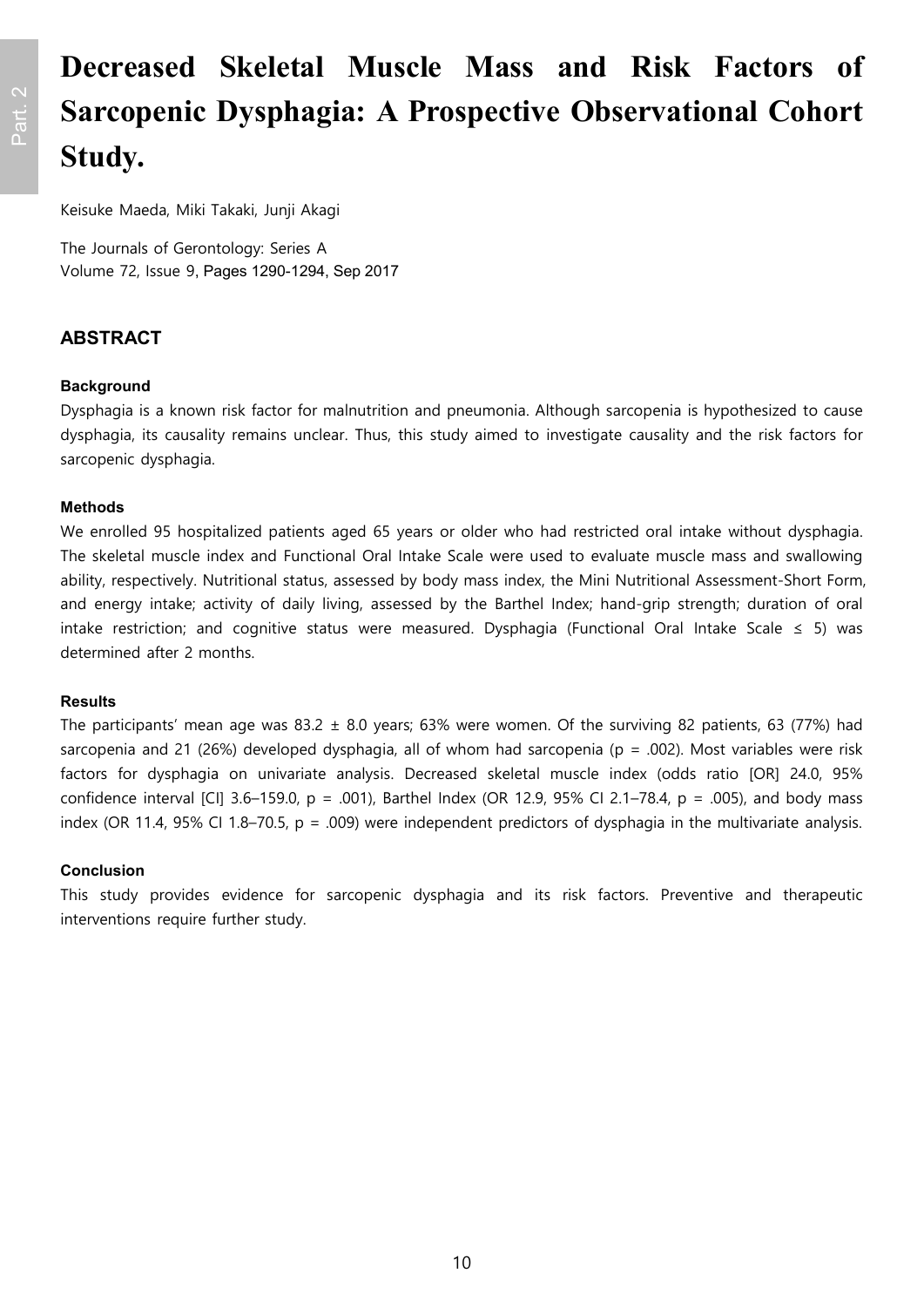# **Body water balance in hemodialysis patients reflects nutritional, circulatory, and body fluid status**

Makoto Ando, Tomota Suminaka, Noriaki Shimada, Kenichiro Asano, Jun-ichi Ono, Kazuaki Jikuya, Seiichi Mochizuki

Journal of Biorheology Vol 32, Issue 2, Pages 46-55, 2018

### **ABSTRACT**

The ratio of the volumes of extracellular water to total body water (ECW/TBW) obtained by multi-frequency bioelectrical impedance analysis (MF-BIA) indicates body water balance. However, the characteristics of ECW/TBW in hemodialysis (HD) patients have not been fully investigated yet. We evaluated correlations of ECW/TBW with body composition, circulatory and body fluid status, and nutritional status in 60 stable maintenance HD patients using MF-BIA. ECW/TBW increased with increasing age and showed significant positive correlations with volume index (VI), cardiothoracic ratio, and brain natriuretic peptide, all of which are indices of circulatory and body fluid status. Furthermore, there were significant negative correlations between ECW/TBW and serum albumin (Alb), the geriatric nutritional risk index, and the normalized protein catabolic rate, all of which indicate nutritional status. Following multiple regression analysis, the independently related factors for total subjects were age, VI, and Alb. In obese HD patients, ECW/TBW tended to decrease, indicating intravascular dehydration. In conclusion, ECW/TBW in HD patients was shown to increase with age and can reflect circulatory, body fluid, and nutritional status, as well as the difference between predetermined dry weight and "optimal body weight" which may change along with a patient's nutritional status.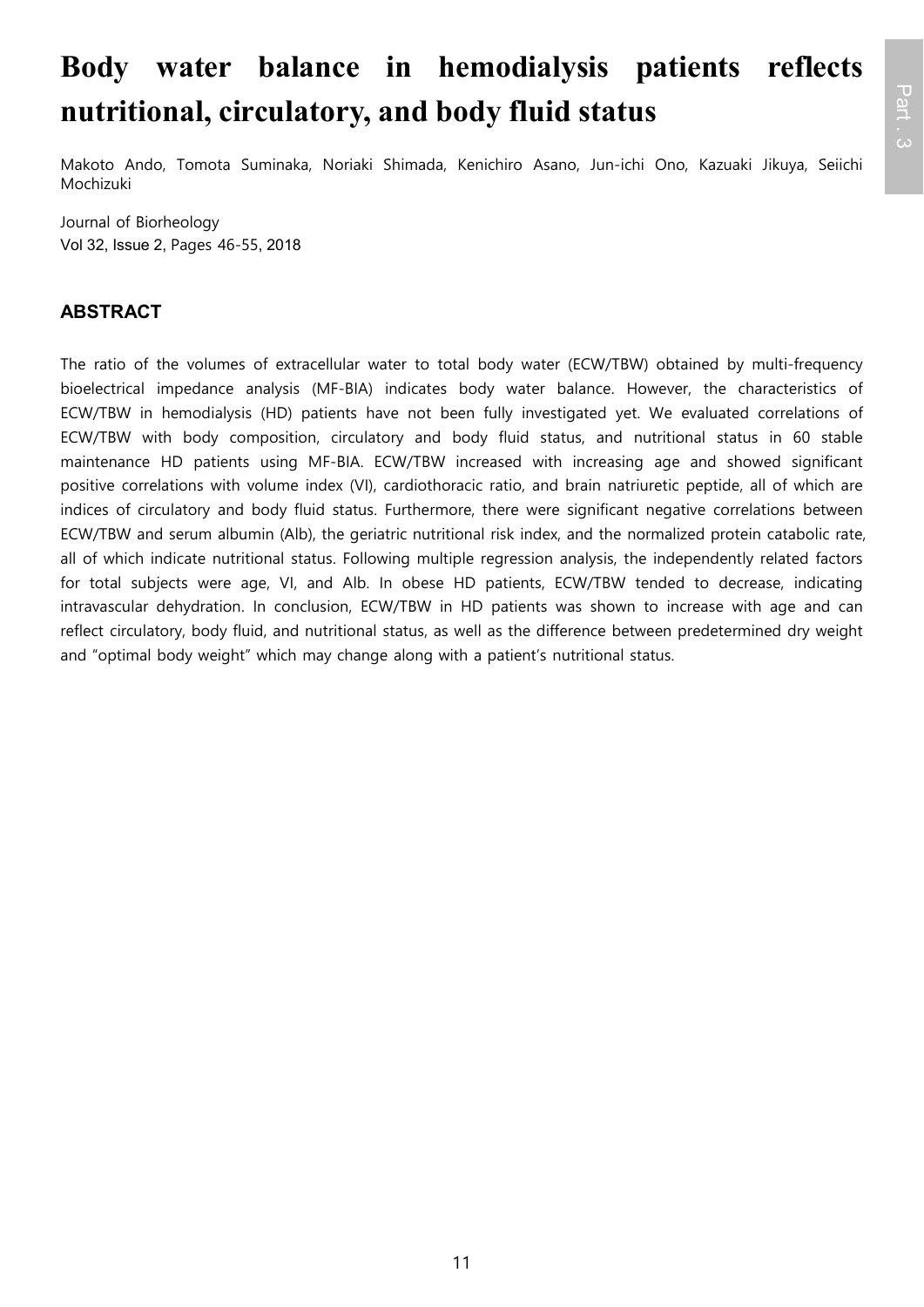# **Extracellular Water Excess and Increased Self-Reported Fatigue in Chronic Hemodialysis Patients.**

Kamonwan Tangvoraphonkchai and Andrew Davenport

Therapeutic Apheresis and Dialysis Vol 22, Issue 2, Pages 152-159, Apr 2018

### **ABSTRACT**

The ratio of the volumes of extracellular water to total body water (ECW/TBW) obtained by multi-frequency bioelectrical impedance analysis (MF-BIA) indicates body water balance. However, the characteristics of ECW/TBW in hemodialysis (HD) patients have not been fully investigated yet. We evaluated correlations of ECW/TBW with body composition, circulatory and body fluid status, and nutritional status in 60 stable maintenance HD patients using MF-BIA. ECW/TBW increased with increasing age and showed significant positive correlations with volume index (VI), cardiothoracic ratio, and brain natriuretic peptide, all of which are indices of circulatory and body fluid status. Furthermore, there were significant negative correlations between ECW/TBW and serum albumin (Alb), the geriatric nutritional risk index, and the normalized protein catabolic rate, all of which indicate nutritional status. Following multiple regression analysis, the independently related factors for total subjects were age, VI, and Alb. In obese HD patients, ECW/TBW tended to decrease, indicating intravascular dehydration. In conclusion, ECW/TBW in HD patients was shown to increase with age and can reflect circulatory, body fluid, and nutritional status, as well as the difference between predetermined dry weight and "optimal body weight" which may change along with a patient's nutritional status.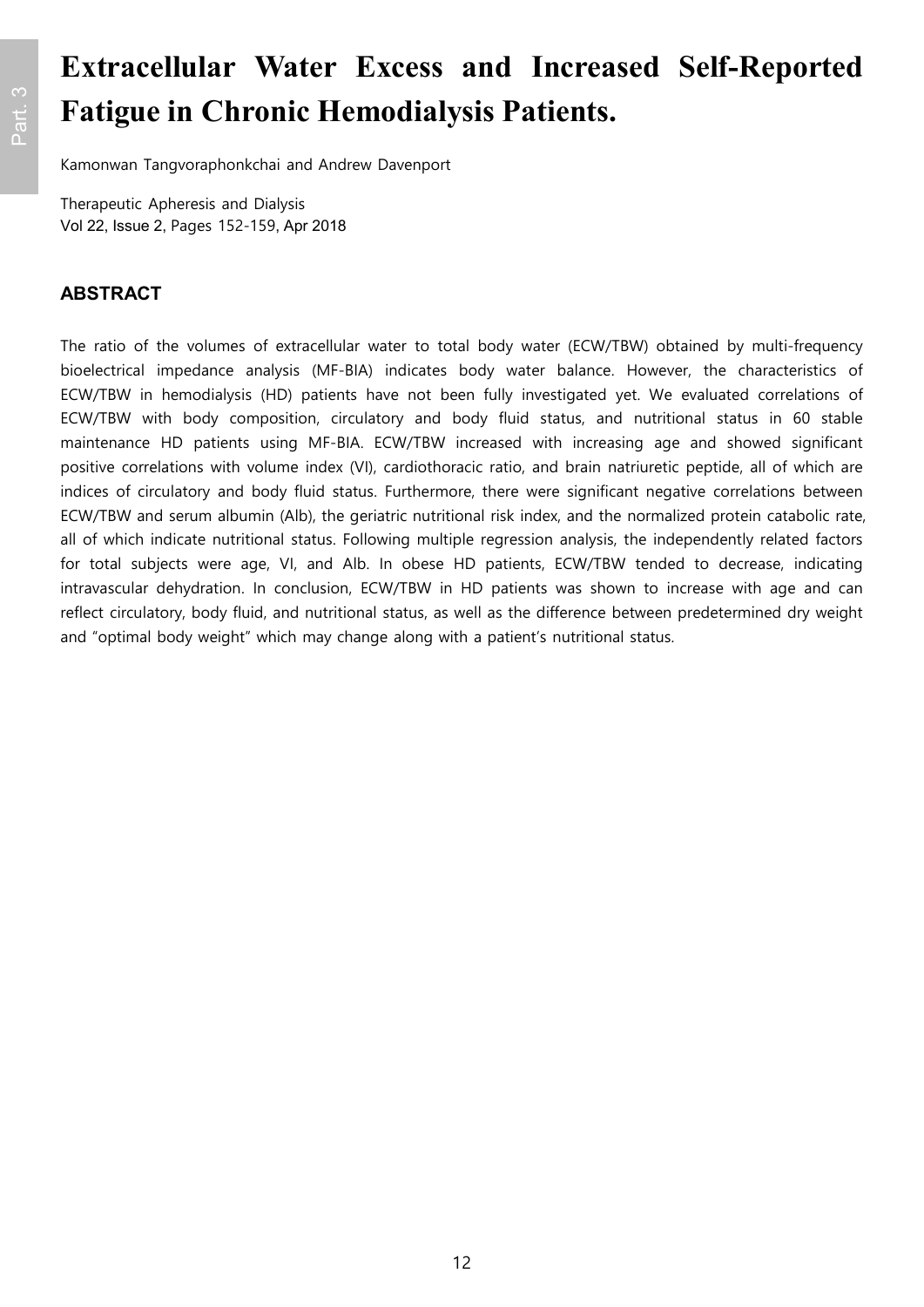# **Phase Angle Predicts Arterial Stiffness and Vascular Calcification in Peritoneal Dialysis Patients.**

Margarida Sarmento-Dias, Carla Santos-Araújo, Rui Poínhos, Bruno Oliveira, Maria Sousa, Liliana Simões-Silva, Isabel Soares-Silva, Flora Correia, Manuel Pestana

Peritoneal Dialysis International Vol. 37, pp. 451–457, Jan 2017

### **ABSTRACT**

### **Objectives**

Fluid overload (FO) is frequently present in peritoneal dialysis (PD) patients and is associated with markers of malnutrition, inflammation, and atherosclerosis/calcification (MIAC) syndrome. We examined the relationships in stable PD patients between phase angle (PhA) and the spectrum of uremic vasculopathy including vascular calcification and arterial stiffness and between PhA and changes in serum fetuin-A levels.

### **Methods**

Sixty-one stable adult PD patients were evaluated in a cross-sectional study (ST1). Phase angle was measured by multifrequency bioimpedance analysis (InbodyS10, Biospace, Korea) at 50 kHz. Augmentation index (AI), a surrogate marker of arterial stiffness, was assessed by digital pulse amplitude tonometry (Endo PAT, Itamar Medical, Caesarea, Israel). Vascular calcification was assessed by simplified calcification score (SCS). Serum fetuin-A levels were measured by ELISA (Thermo scientific; Waltham, MA, USA). Serum albumin was used as a nutritional marker, and serum C-reactive protein (CRP) was used as an inflammatory marker. The same assessments were carried out longitudinally (ST2) in the first 33 patients who completed 1 year of evaluation in ST1.

### **Results**

In ST1, patients with PhA < 6° had higher CRP levels, AI, and SCS and lower serum albumin and fetuin-A levels, in comparison with patients with PhA  $\geq 6^{\circ}$ . In addition, PhA was a predictor of both AI ( $\beta = -0.351$ ,  $p = 0.023$ ) and SCS  $\geq$  3 (EXP (B) = 0.243, p = 0.005). In ST2, the increase of PhA over time was associated with decreases in both AI (r = -0.378, p = 0.042) and CRP levels (r = -0.426, p = 0.021), as well as with the increase in serum fetuin-A levels ( $r = 0.411$ ,  $p = 0.030$ ).

### **Conclusions**

Phase angle predicts both arterial stiffness and vascular calcification in stable PD patients.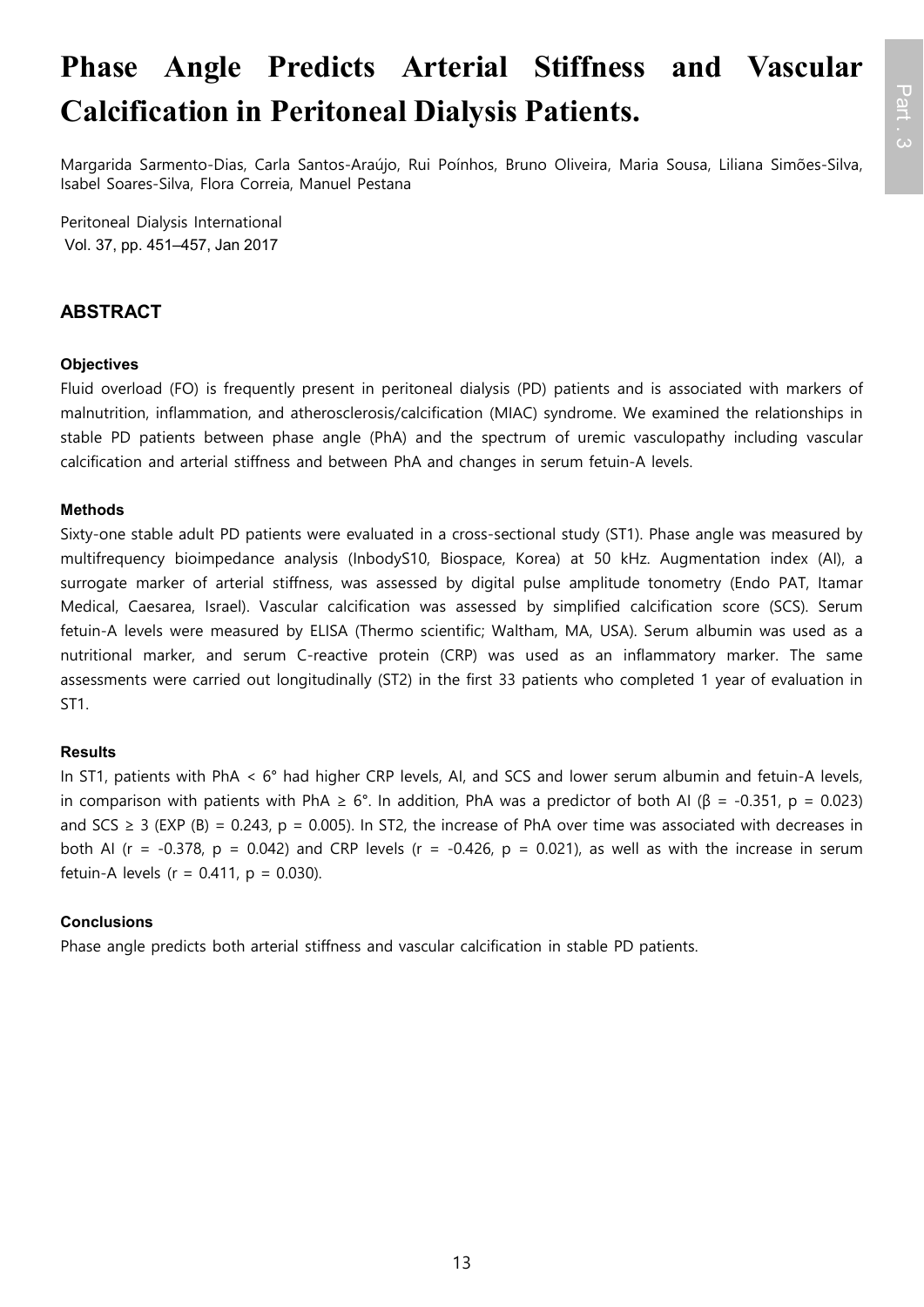# **Monitoring Volume Status Using Bioelectrical Impedance Analysis in Chronic Hemodialysis Patients.**

Chae Kim, Jung-ho Shin, Jin Hwang, Su Kim

ASAIO Journal. 64(2):245–252, MARCH/APRIL 2018

### **ABSTRACT**

Fluid overload can be an independent risk factor of cardiovascular events and all-cause death in end-stage renal disease (ESRD) patients on chronic hemodialysis. We performed a retrospective study to investigate whether intermittent control of fluid status decreases the rate of these complications using bioelectrical impedance analysis (BIA). In ESRD patients on chronic hemodialysis, we identified the ratio of extracellular water to total body water (ECW/TBW) every 6 months using InBody S10 (Biospace, Seoul, Korea), which was measured within 30 minutes after dialysis initiation on the first dialysis day of the week. The uncontrolled group included 57 (40.1%) patients with all ECW/TBW measurements ≥0.40; in contrast, the controlled group included 85 (59.9%) with any measured ECW/TBW <0.40. Included patients were followed for 29 (12-42) months. The risk of cardiovascular events was higher in the uncontrolled group (hazard ratio [HR], 2.4; 95% confidence interval [CI], 1.2-5.1;  $p \le 0.05$ ) than it was in the controlled group; however, this difference disappeared after adjusting for age, sex, and Charlson comorbidity index (not significant). On the other hand, the patients in the uncontrolled group had a higher risk of all-cause death than did those in the controlled group, independent of age, sex, and Charlson comorbidity index (HR, 4.7; 95% CI, 1.4-16.1; p < 0.05). In conclusion, monitoring volume status using BIA may help to predict all-cause death in chronic hemodialysis patients. Further controlled studies are needed to confirm that strict volume control could reduce the rates of cardiovascular events and mortality in this population.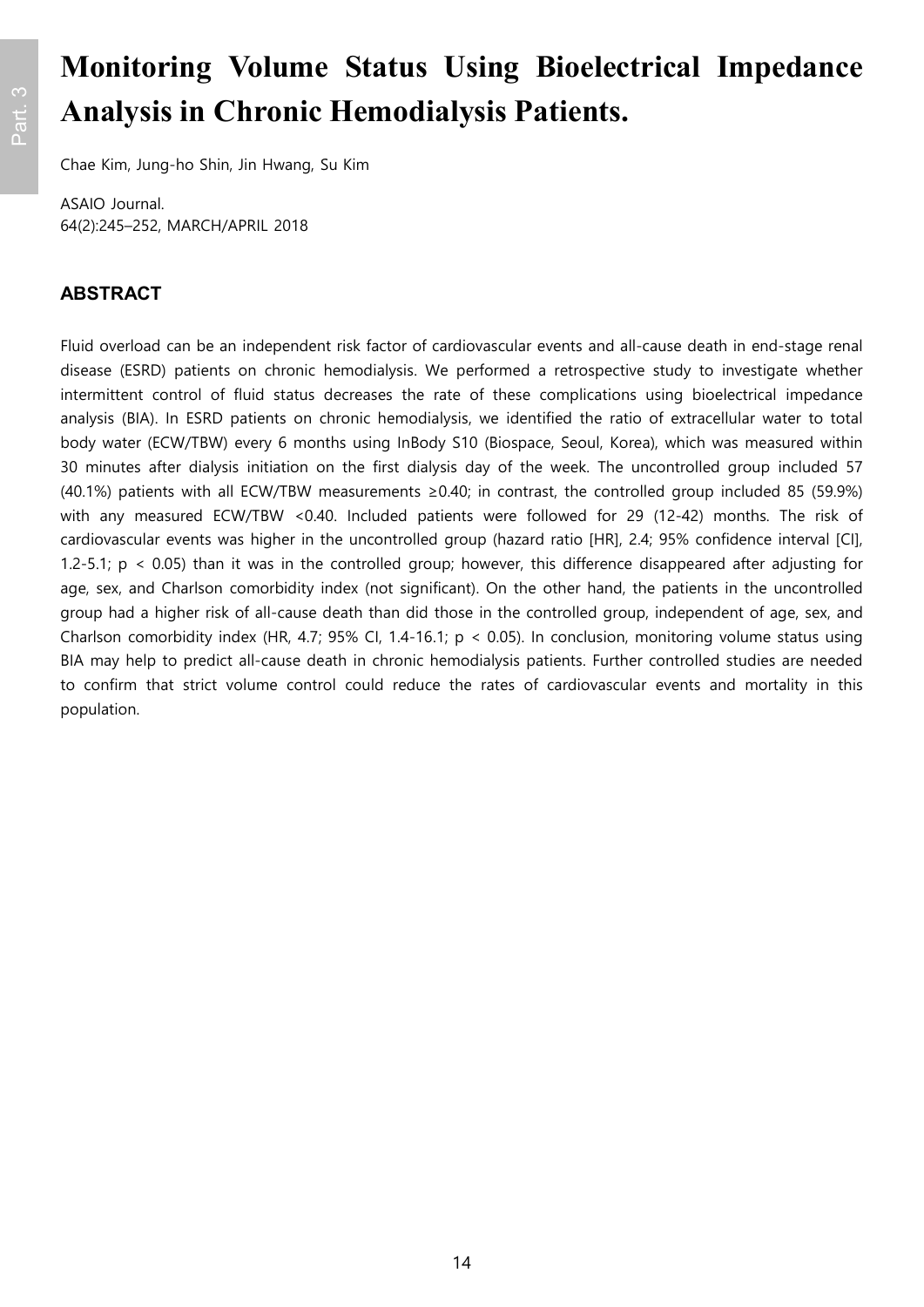# **Do Pre‐Hemodialysis Estimates of Extracellular Volume Excess Using Bioimpedance and N‐Terminal Brain Natriuretic Peptide Correlate With Cardiac Chamber Size Measured by Magnetic Resonance Imaging?**

Suree Yoowannakul, Tushar Kotecha, Marianna Fontana, Andrew Davenport

Therapeutic Apheresis and Dialysis Vol. 23, Issue 4, Pages 362-368, Aug 2019

### **ABSTRACT**

Bioimpedance can be used to measure extracellular water (ECW) and total body water in hemodialysis (HD) patients and estimate ECW excess. However, ECW excess potentially includes both an increase in the plasma volume and also the extravascular volume. Overestimating the amount of fluid to be removed during HD risks intra-dialytic hypotension. We wished to determine the association between estimates of ECW excess comparing several different equations using bioimpedance, brain N-terminal pro-brain natriuretic peptide (NT-proBNP) with cardiac chamber volumes and function as determined by cardiac magnetic resonance imaging pre-HD measurements of ECW and total body water were made using multifrequency bioimpedance and cardiac chamber sizes and function were determined by magnetic resonance imaging. Thirty patients, 20 males (66.7%), mean age 64.4 ± 15.3 years were studied. ECW and ECW/height were positively associated with indexed right ventricular end-systolic (RVESVi) and end-diastolic volume (RVEDVi) (RVESi r = 0.46, r = 0.43; RVEDi r = 0.50, r = 0.44, all P < 0.05), but not with left sided cardiac volumes. Whereas NT-proBNP was associated with indexed left atrial and ventricular size ( $r = 0.47$ ,  $r = 0.58$ ,  $P < 0.05$ ), but not right sided cardiac volumes. Pre-HD NT-proBNP was associated with left sided cardiac chamber sizes, but not with right sided chamber sizes, whereas ECW/height was associated with right sided cardiac chamber sizes. As right-sided cardiac chamber size is more responsive to and reflective of changes in intravascular volume than the left atrium and ventricle, then bioimpedance measured ECW is potentially more reliable in estimating plasma volume expansion.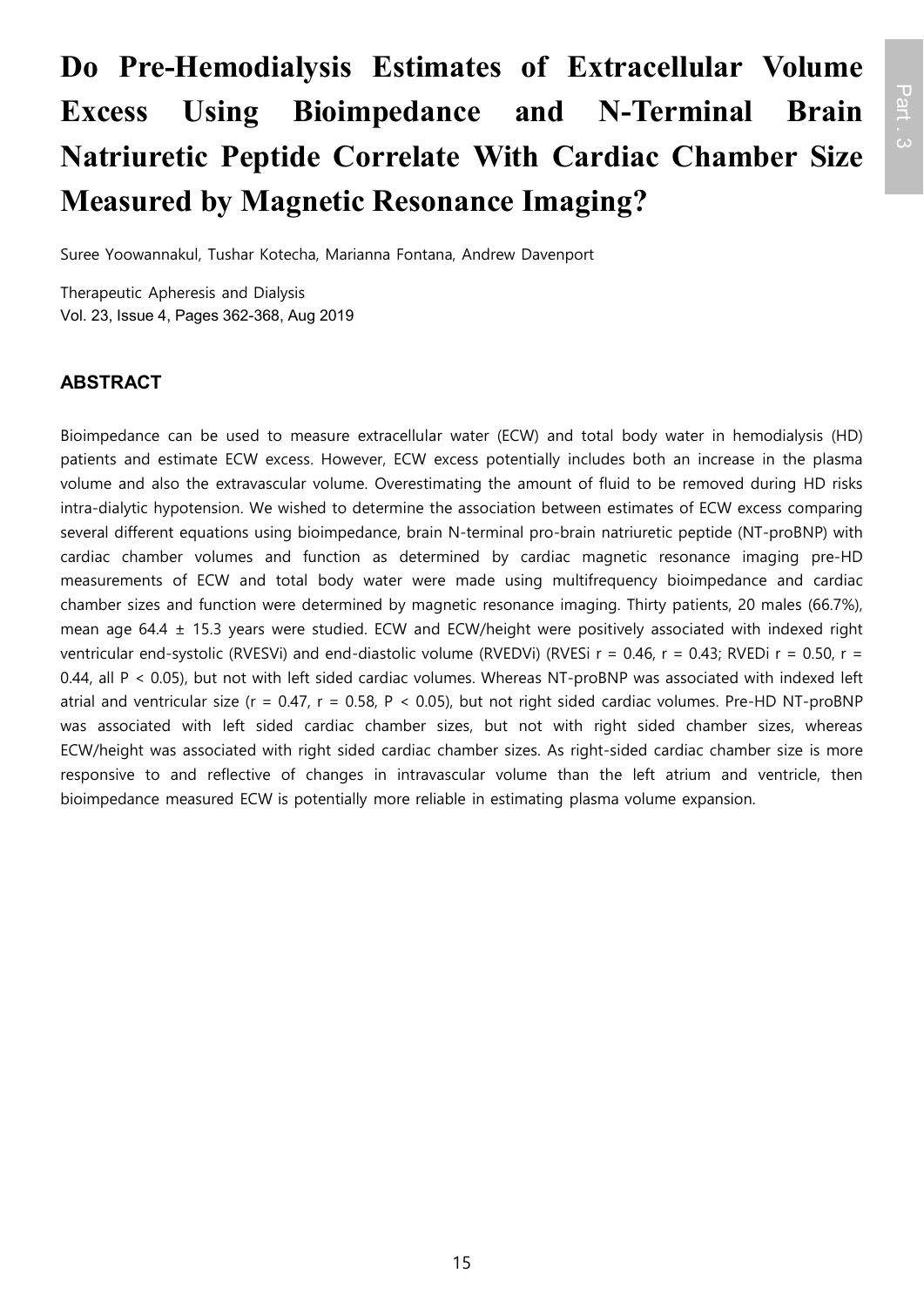# **Bioelectrical impedance analysis of body composition and survival in patients with heart failure.**

Elizabeth Thomas, Pritha P. Gupta, Gregg C. Fonarow, Tamara B. Horwich

Clinical Cardiology Vol 42, Issue 1, Pages 129-135, Jan 2019

### **ABSTRACT**

### **Background**

Studies have shown that higher body mass index (BMI) is associated with improved prognosis in heart failure (HF), and this is often termed the obesity paradox.

### **Hypothesis**

Analysis of body composition may reveal that muscle mass rather than adipose tissue accounts for the obesity paradox.

### **Methods**

Bioelectrical impedance analysis of body composition in 359 outpatients with HF was performed using an In Body 520 body composition scale (Biospace Inc., California). Body fat and lean mass were indexed by height (m2). The cohort was stratified by median fat and lean mass indexed by height.

### **Results**

The mean age of patients studied was 56  $\pm$  14; mean left ventricular ejection fraction was 38  $\pm$  16%. Patients with higher indexed body fat mass had improved 5-year survival over patients with lower indexed body fat mass (90.2% vs 80.1%, P = 0.008). There was also improved survival in patients with high vs low indexed lean body mass (89.3% vs 80.9%, P = 0.036). On multivariable analysis, higher indexed body fat mass, but not lean body mass, was independently associated with improved survival (HR 0.89, per kg/m<sup>2</sup> increase in indexed body fat mass,  $P = 0.044$ ); however, this was attenuated after adjustment for diabetes. The combination of low lean with low-fat mass was independently associated with poor prognosis.

### **Conclusions**

Our data suggest that higher fat mass -and to a lesser extent higher lean mass- is associated with improved outcomes in HF. Further investigations of specific components of body composition and outcomes in HF are warranted.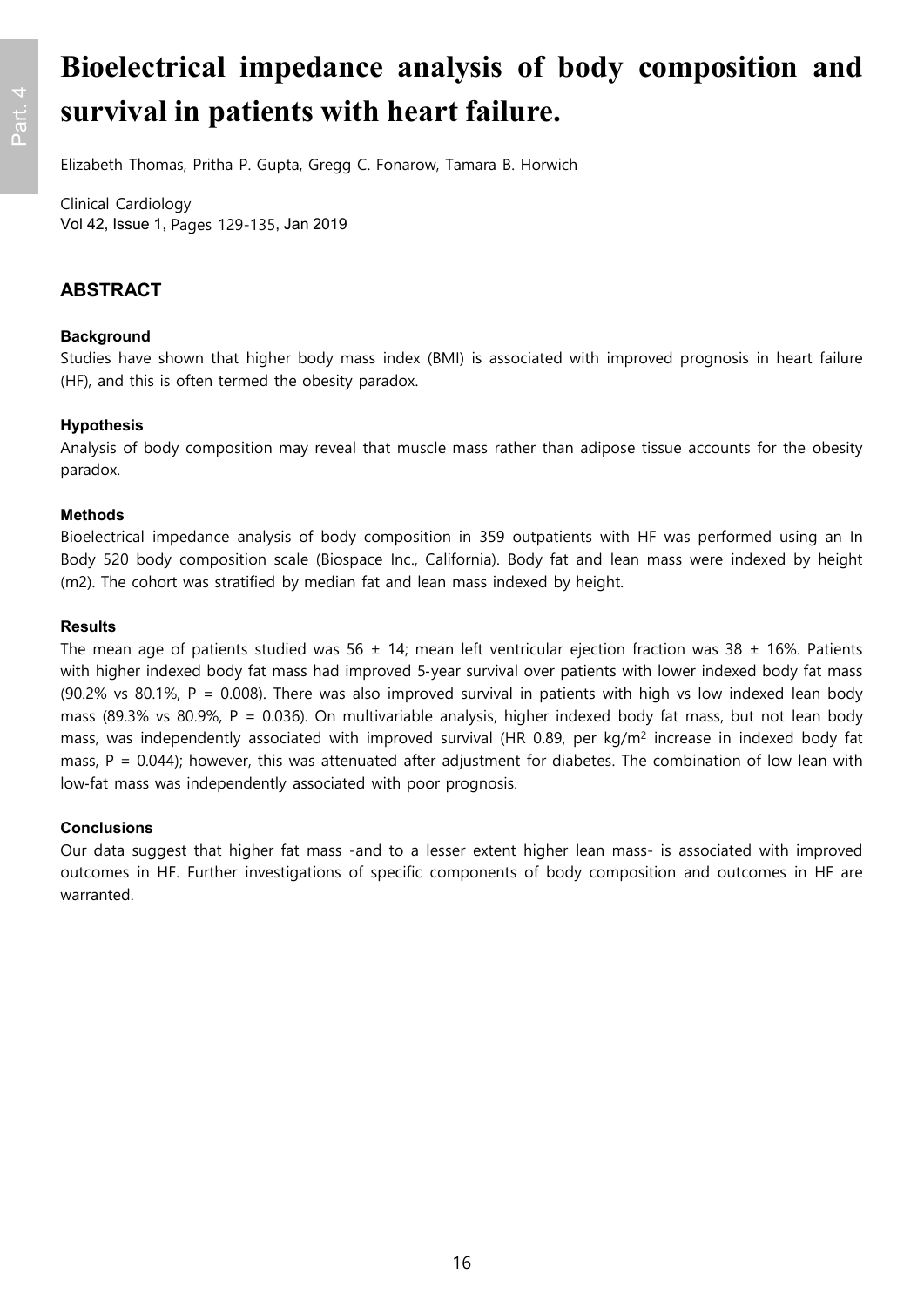# **Bioelectrical impedance analysis in the management of heart failure in adult patients with congenital heart disease.**

Masaki Sato, Kei Inai, Mikiko Shimizu, Hisashi Sugiyama, Toshio Nakanishi

Congenital Heart Disease Vol. 14, Issue 2, Pages 167-175, Mar/Apr 2019

### **ABSTRACT**

### **Objective**

The recognition of fluid retention is critical in treating heart failure (HF). Bioelectrical impedance analysis (BIA) is a well-known noninvasive method; however, data on its role in managing patients with congenital heart disease (CHD) are limited. Here, we aimed to clarify the correlation between BIA and HF severity as well as the prognostic value of BIA in adult patients with CHD.

### **Design**

This prospective single‐center study included 170 patients with CHD admitted between 2013 and 2015. We evaluated BIA parameters (intra‐ and extracellular water, protein, and mineral levels, edema index [EI, extracellular water-to-total body water ratio]), laboratory values, and HF-related admission prevalence.

### **Results**

Patients with New York Heart Association (NYHA) functional classes III‐IV had a higher EI than those with NYHA classes I-II (mean  $\pm$  SD, 0.398  $\pm$  0.011 vs 0.384  $\pm$  0.017, P < .001). EI was significantly correlated with brain natriuretic peptide level (r = 0.51, P < .001). During the mean follow-up period of 7.1 months, Kaplan-Meier analysis showed that a discharge  $EI > 0.386$ , the median value in the present study, was significantly associated with a future increased risk of HF-related admission (HR = 4.15, 95% CI = 1.70 - 11.58, P < .001). A body weight reduction during hospitalization was also related to EI reduction.

### **Conclusions**

EI determined using BIA could be a useful marker for HF severity that could predict future HF‐related admissions in adult patients with CHD.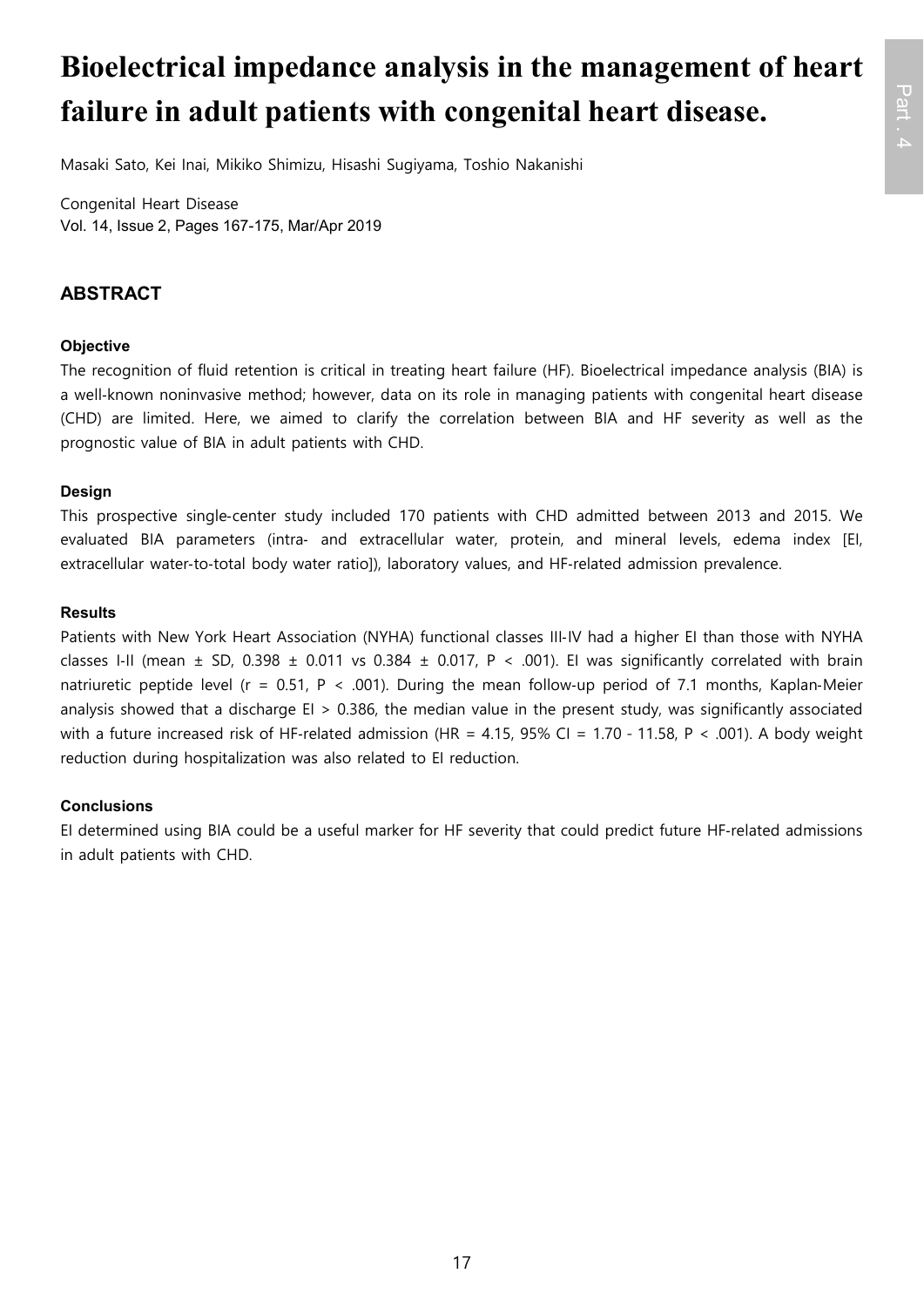# **Sarcopenia in adults with congenital heart disease: Nutritional status, dietary intake, and resistance training**

Yumi Shiina, Noriko Matsumoto, Daisuke Okamura, Yuta Takahashi, Yasufumi Kijima, Terunobu Fukuda, Naoto Kawamatsu, Yosuke Nishihata, Nobuyuki Komiyama, Koichiro Niwa

#### Journal of Cardiology Volume 74, Issue 1, Pages 84–89, Jul 2019

### **ABSTRACT**

### **Background**

This study aimed (1) to assess the nutritional status and dietary intake, (2) compare the body composition and nutritional intake between sarcopenia and non-sarcopenia, and (3) evaluate the effects of resistance training and amino acid intake in adults with congenital heart disease (CHD).

### **Methods**

Study 1 In total, 172 adults with CHD were prospectively enrolled. The Food Frequency Questionnaire was used, and body composition analysis was conducted. Study 2: Thirty of 172 adult patients with CHD were divided into two groups: amino acid intake plus resistance training (group A) and amino acid intake only (group B) for 2 months.

### **Results**

Study 1: Skeletal muscle mass index was lower in adults with CHD compared to healthy Japanese. Calorie, protein, and fat intake in adults with CHD was higher than those in the National Nutritive Intake Investigation; however, the difference in carbohydrate or salt intake was non-significant. Study 2: In adults with CHD in group A, body fat percentage, edema index, and N-terminal prohormone of brain natriuretic peptide improved, and body weight, skeletal muscle mass index, and basic metabolism increased after the intervention. There was no improvement after intervention for group B.

### **Conclusions**

According to this study, adults with CHD have higher calorie, protein, and fat intake than those in a national survey despite decreased skeletal muscle mass. Amino acid intake plus resistance training positively improved body fat percentage, skeletal muscle mass, and edema in adults with CHD. Appropriate nutritional education and resistance training guidelines should be provided.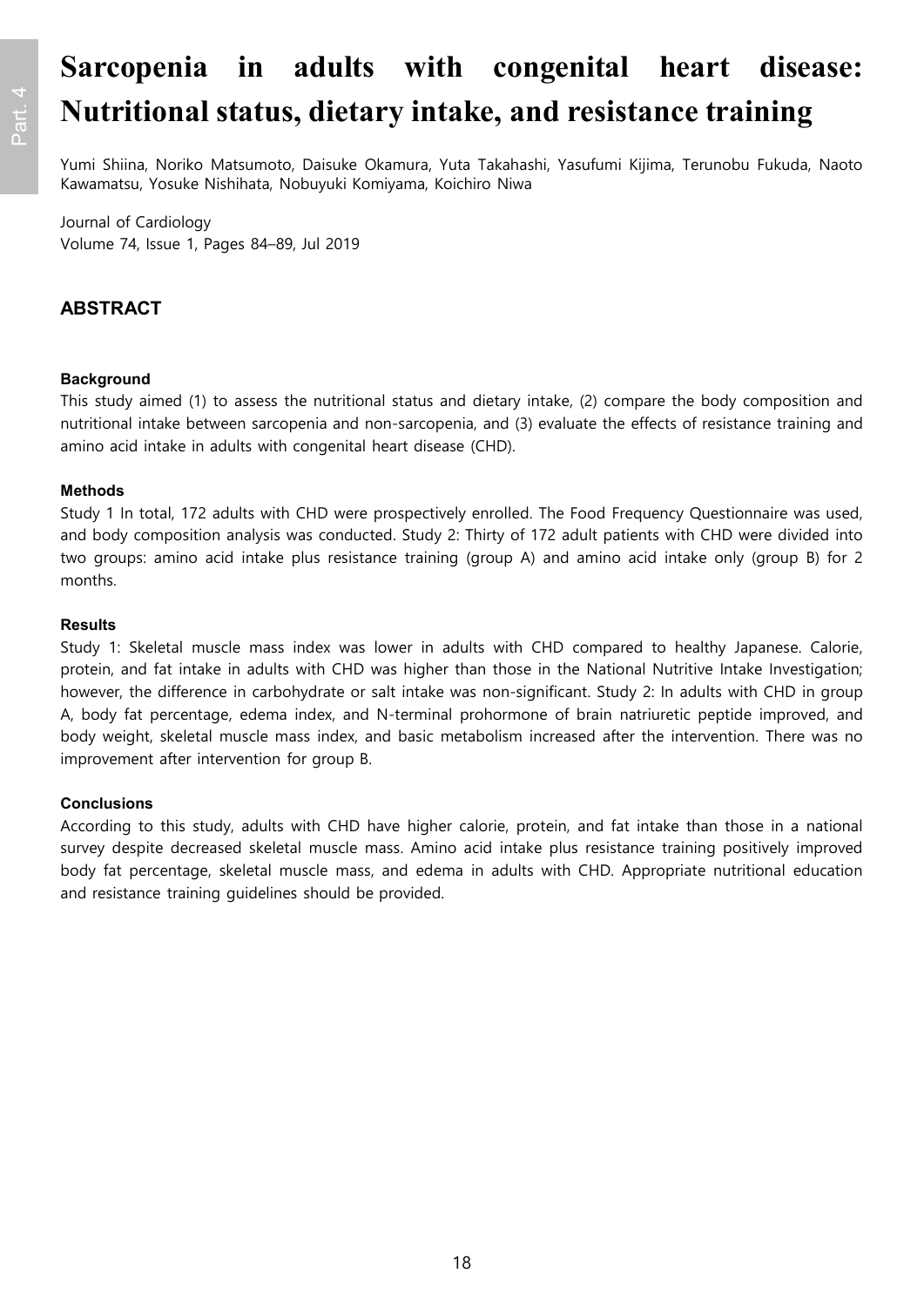# **Viscus fat area contributes to the Framingham 10-year general cardiovascular disease risk in patients with type 2 diabetes mellitus**

Lan Xu, Ping Song, Jin Xu, Haiqing Zhang, Chunxiao Yu, Qingbo Guan, Meng Zhao, Xu Zhang

Life Sciences Vol. 220, Pages 69-75, Mar 2019

### **ABSTRACT**

### **Objective**

To explore the correlation of the viscus fat area (VFA) with the Framingham 10-year general cardiovascular disease risk in patients with type 2 diabetes mellitus (T2DM).

### **Methods**

A total of 202 patients with T2DM were divided into two groups based on VFA (a VFA ≥ 100 cm<sup>2</sup> group and a VFA < 100 cm<sup>2</sup> group), or four groups based on sex and age (a middle-aged male group, an elderly male group, a middle-aged female group, and an elderly female group). The correlation between the Framingham 10-year general cardiovascular disease risk and body fat indexes was analyzed.

### **Results**

Patients in the VFA ≥ 100 cm<sup>2</sup> group had higher body fat indexes and Framingham Risk Scores (FRSs) and lower levels of high density lipoprotein-cholesterol (HDL-C) when compared to the VFA < 100 cm<sup>2</sup> group (P < 0.05). Female patients had higher body fat mass (BFM) and body fat percentage (BFP) levels and a lower VFA when compared to male patients. The VFA was significantly higher in the elderly than in the middle-aged patients. The waist hip fat ratio (WHFR) was significantly higher in elderly females than in elderly males (P < 0.05). Elderly females had the highest FRS of all patients. Multiple stepwise regression analysis revealed the VFA as a contributor to the Framingham 10-year general cardiovascular disease risk after statistical correction for other multiple factors affecting cardiovascular disease risk.

### **Conclusion**

The VFA is an independent factor that contributes to the Framingham 10-year general cardiovascular disease risk in patients with T2DM.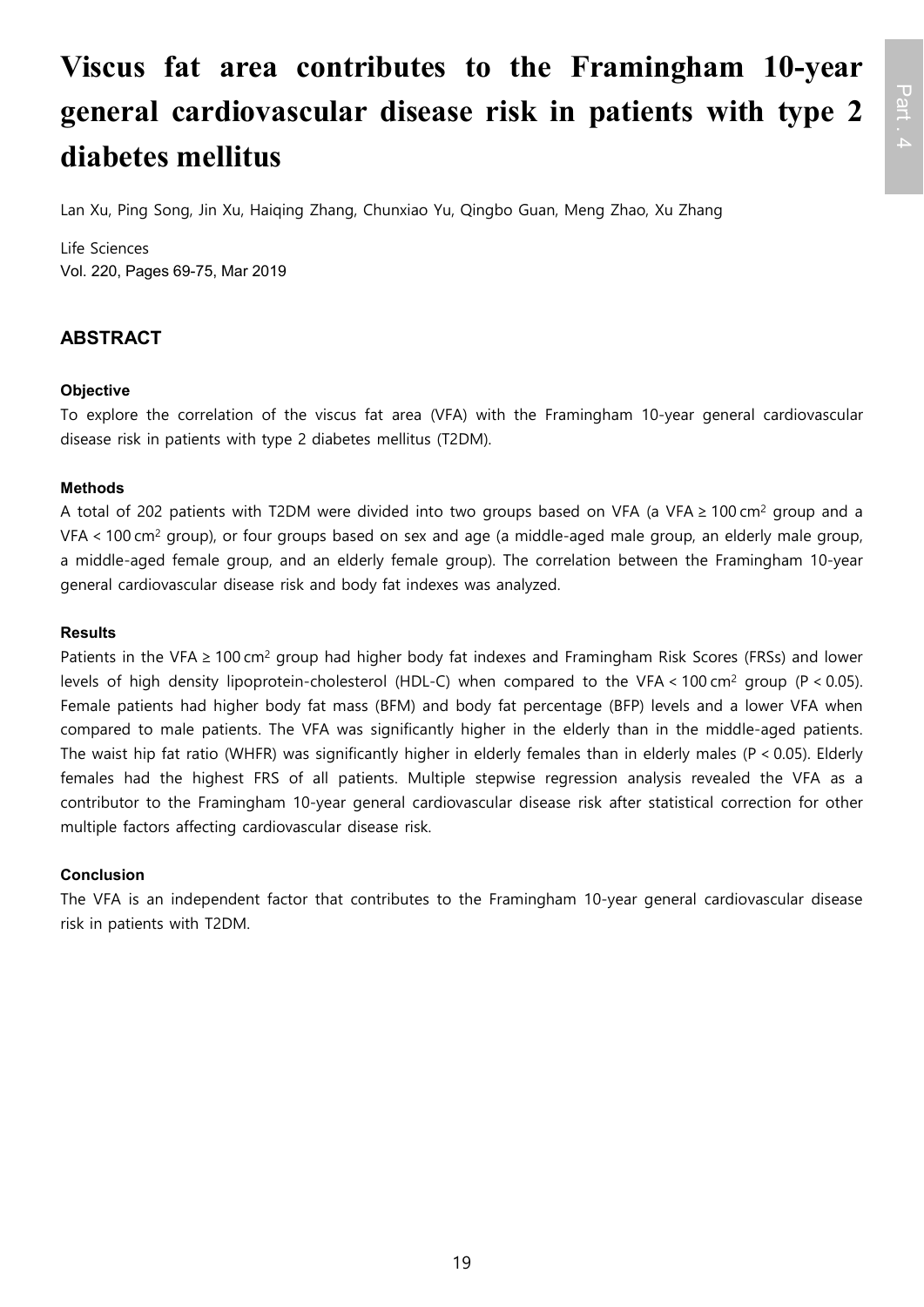# **Bioelectrical Impedance Phase Angle—Predictor of Blood Transfusion in Cardiac Surgery**

Donata Ringaitiene, Lina Puodziukaite, Vaidas Vicka, Dalia Gineityte, Mindaugas Serpytis, Jurate Sipylaite

Journal of Cardiothoracic and Vascular Anesthesia Volume 33, Issue 4, Pages 969-975, Apr 2019

### **ABSTRACT**

### **Objective**

To determine whether bioelectrical impedance-derived phase angle (PA) can be a predictor of red blood cell (RBC) transfusion in patients undergoing cardiac surgery.

### **Design**

An observational retrospective study of prospectively collected data.

### **Setting**

Single center, tertiary referral university hospital.

### **Participants**

The study sample comprised 642 adult patients undergoing elective cardiac surgery.

#### **Interventions**

Patient demographic and clinical variables were collected. The body composition of the patients was evaluated by bioelectrical impedance analysis (BIA) the day prior to surgery. The rates of postoperative RBC transfusion were recorded.

#### **Measurements and Main Results**

Among the 642 patients (67.8% men, median age of 66 [range 59-73]) included in the present study, 210 (32.7%) received at least 1 RBC unit postoperatively. Hypertension, preoperative stroke, renal failure, preoperative hemoglobin and hematocrit values, BIA-derived PA, aortic crossclamp time, and cardiopulmonary bypass (CPB) time were associated with the risk of RBC transfusion in the univariate analysis, and were included in the final multivariate regression model. Preoperative stroke (odds ratio [OR] 0.394; 95% confidence interval [CI]: 0.183- 0.848; p = 0.017), preoperative hemoglobin values (OR 0.943; 95% CI: 0.928-0.960; p < 0.001), PA <15th percentile (OR 2.326; 95% CI: 1.351-4.000; p = 0.002), and CPB time (OR 1.013; 95% CI: 1.008-1.018; p < 0.001) were identified as independent predictors of RBC transfusion.

### **Conclusion**

Several factors were identified to be associated significantly with postoperative RBC transfusion in patients undergoing cardiac surgery. Among the conventional predictors, the value of the BIA-derived PA was indicated as a potent prognostic tool.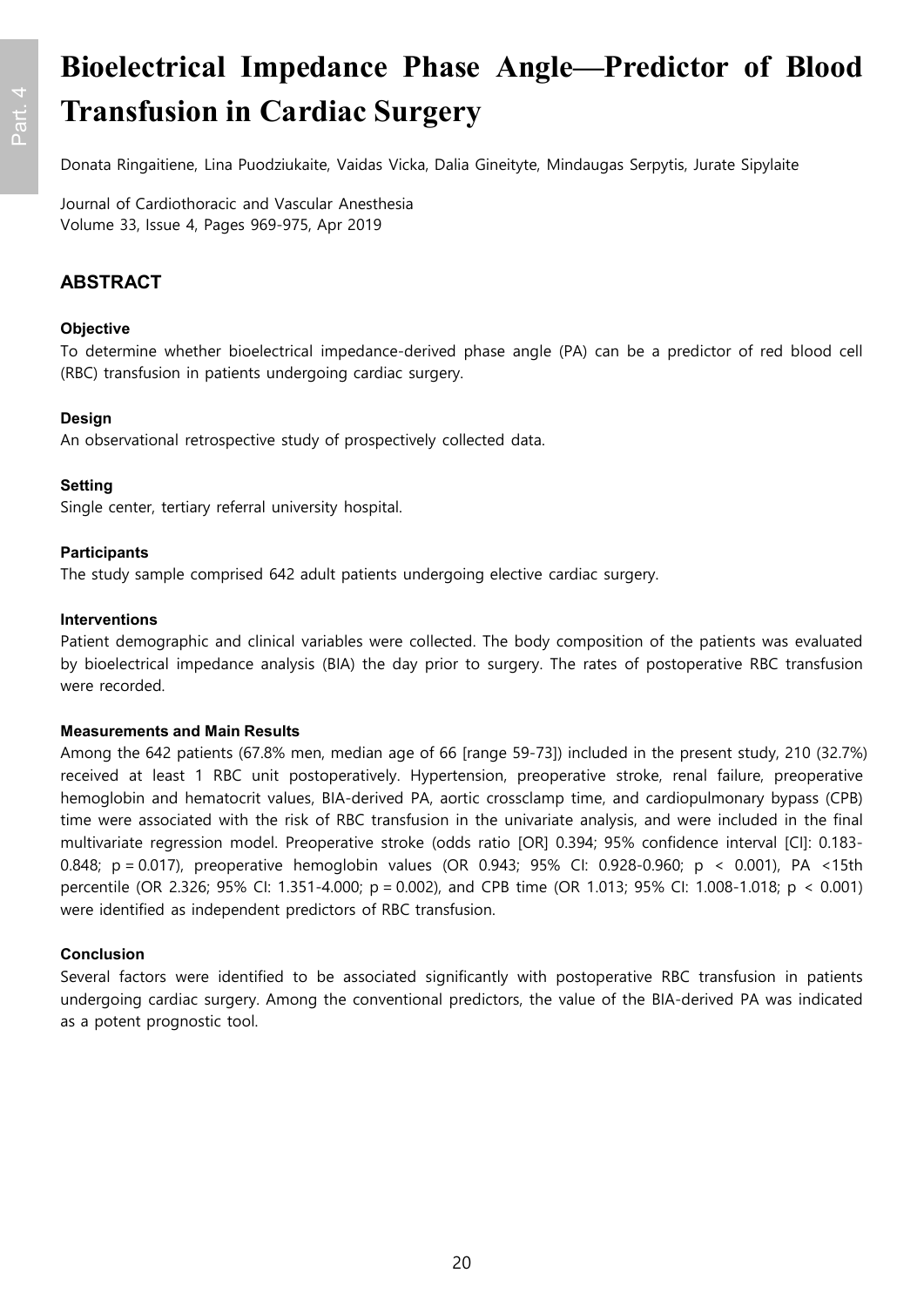# **Bioelectrical Impedance Analysis of Water Reduction in Lower-Limb Lymphedema by Lymphaticovenular Anastomosis.**

Yoshichika Yasunaga, Daisuke Yanagisawa, Erika Ohata, Kiyoshi Matsuo, Shunsuke Yuzuriha

Journal of Reconstructive Microsurgery Vol. 35, Issue 04, Pages 306-314, 2019

### **ABSTRACT**

### **Background**

Although lymphedema is fundamentally abnormal accumulation of excess water in the extracellular space, previous studies have evaluated the efficacy of physiological bypass surgery (lymphaticovenular anastomosis [LVA]) for lymphedema without measuring water volume. This study clarified the water reductive effect of LVA using bioelectrical impedance analysis (BIA).

### **Methods**

The efficacy of LVA for unilateral lower-limb lymphedema was evaluated using BIA in a retrospective cohort. The water volume of affected and unaffected legs was measured using multifrequency BIA before and after LVA. Preoperative measurements were undertaken after compression therapy for at least 3 months. The follow-up period after LVA was a minimum of 6 months.

### **Results**

Thirty consecutive patients with unilateral lower-limb lymphedema were enrolled. The mean water volume reduction of the affected leg by LVA (ΔLBW) was 0.86 L (standard deviation [SD]: 0.86, median: 0.65) with a mean number of 3.3 anastomoses (SD: 1.7). The mean reduction rate of edema was 45.1% (SD: 36.3). Multiple linear regression analysis revealed water volume difference between the affected and unaffected legs before LVA (excess LBW) as the strongest predictor of  $\Delta$ LBW (R<sup>2</sup> = 0.759, p < 0.01;  $\beta$  = 0.500, p < 0.01).

### **Conclusion**

The LVA reduces the volume of accumulated body water in lower-limb lymphedema. As excess LBW most strongly predicted the amount of water volume reduction by LVA, body water volume measurement by BIA before LVA might identify patients with low excess LBW not expected to benefit from LVA, regardless of apparent differences in limb circumference.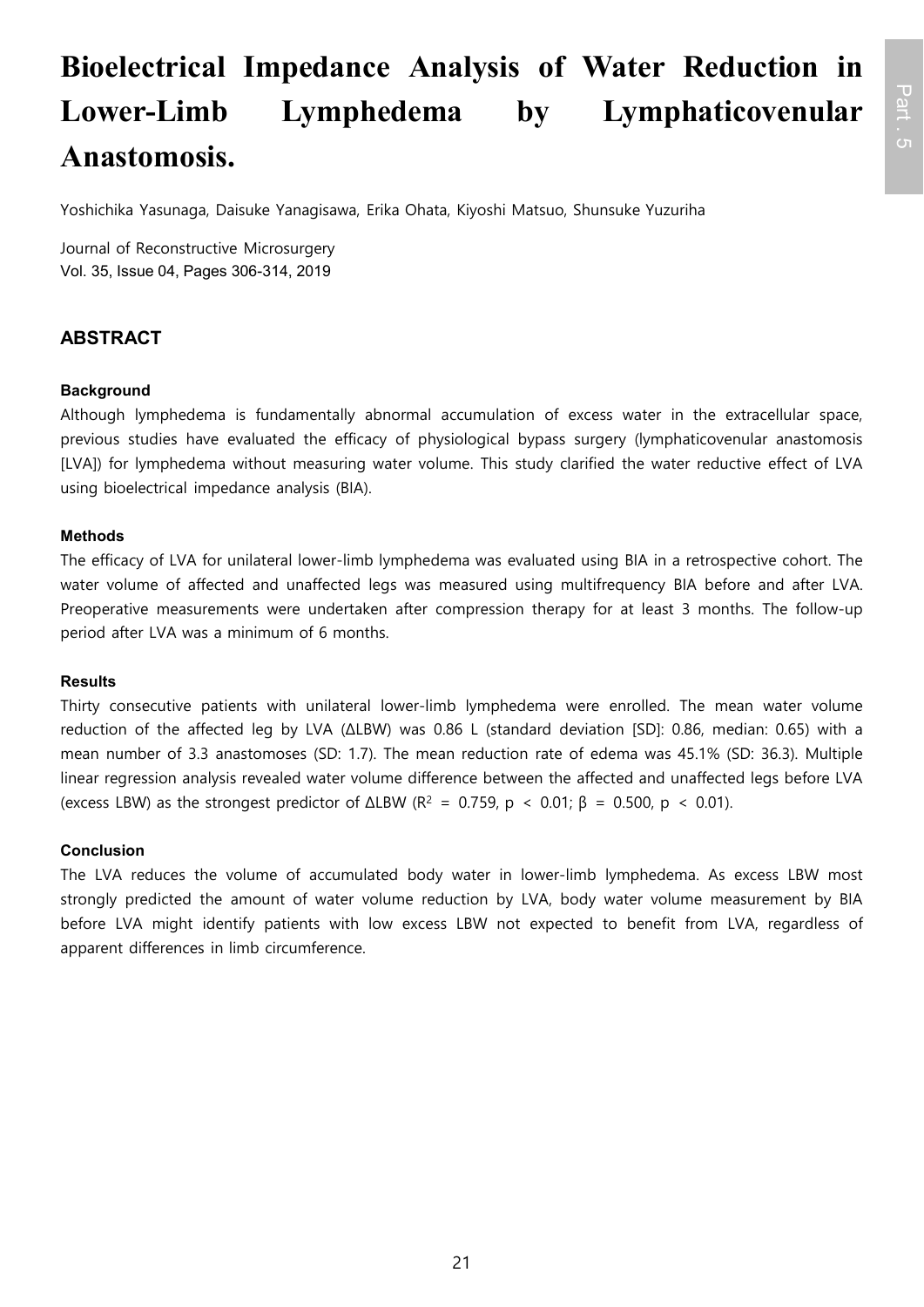# **Diagnostic Accuracy of Clinical Measures Considering Segmental Tissue Composition and Volume Changes of Breast Cancer-Related Lymphedema.**

Eun Joo Yang, Seoung Yeon Kim, Woo Hyung Lee, Jae-Young Lim, Jaebong Lee

Lymphatic Research and Biology Volume 16, Number 4, 2018

### **ABSTRACT**

### **Background**

If we use only volumetry for measuring lymphedema, we could underdiagnose lymphedema with characteristics of biomechanical changes without definite volume change, especially in the medial forearm.

#### **Methods and Results**

In total, 158 breast cancer patients participated in this study. Arm volume was measured by water displacement volumetry, and segmental volumes were calculated from circumferences by using the truncated cone method. Subcutaneous ultrasound echogenicities were assessed on the medial side of the upper arm and forearm of both arms and graded by subcutaneous echogenicity grade (SEG) and revised SEG (rSEG). The standards for diagnosing secondary lymphedema were according to the volume change and clinical stage. Sensitivity, specificity, receiver-operating characteristic (ROC) curve, and area under the curve (AUC) were used. Analysis of ROC curves yielded AUCs of 0.875-0.933 (p < 0.001). Volume differences in each segment were significantly different among the grades by SEG. The highest AUC was found for volume difference (AUC = 0.919, 95% confidence interval [CI] = 0.860-0.978) in the upper arm near the elbow; however, in the medial forearm, the highest AUC was found for rSEG (AUC =  $0.948$ , 95% CI =  $0.923-0.965$  in the proximal forearm; AUC =  $0.940$ , 95% CI = 0.923-0.965 in the distal forearm).

### **Conclusion**

Our findings support the use of SEG by ultrasound in the assessment of lymphedema, especially in the medial region of the forearm. Subcutaneous ultrasound echogenicities may improve the accuracy of diagnosis of lymphedema in the forearm.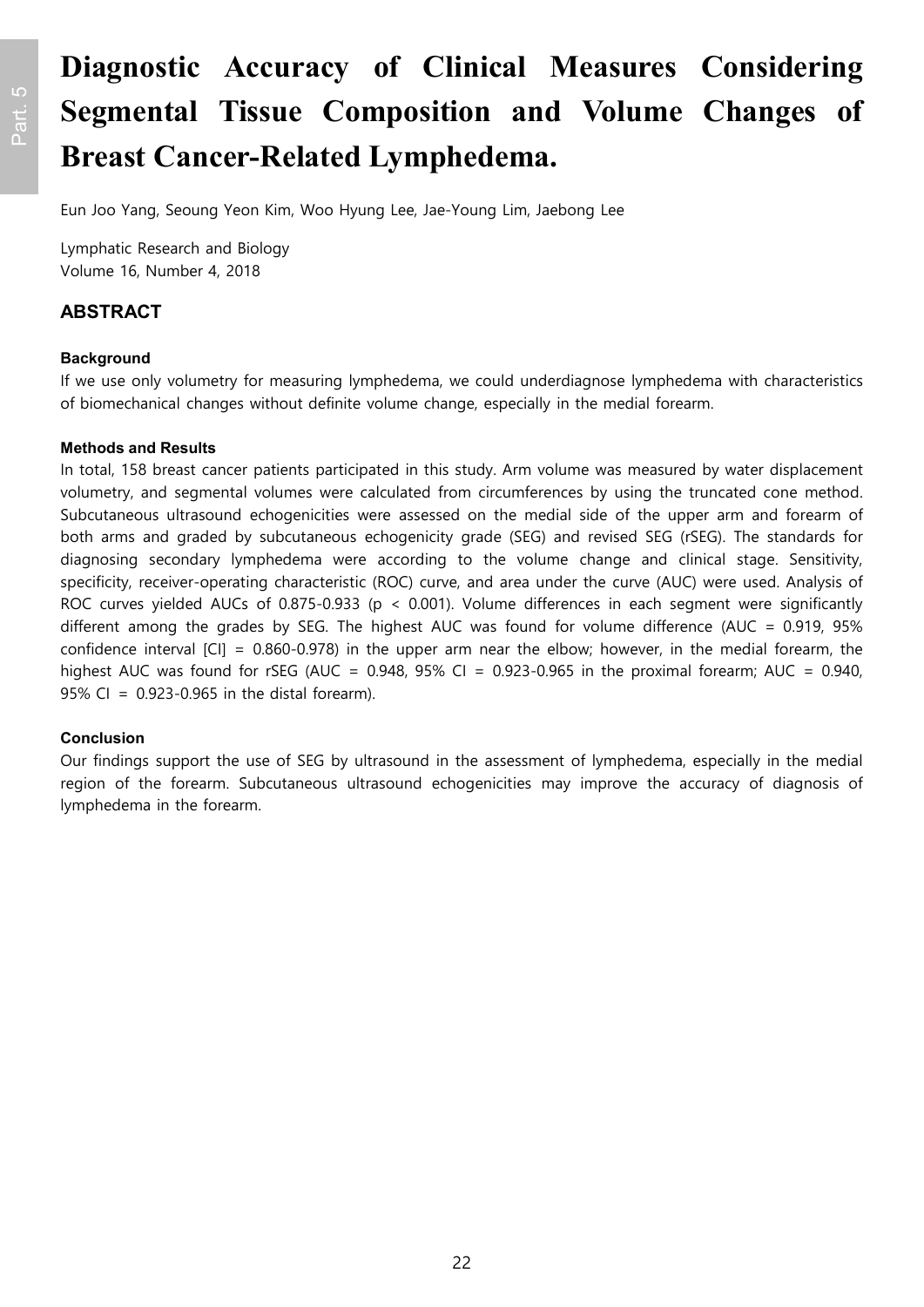# **Lymphedema in patients in different BMI ranges and therapeutic response to intensive treatment**

Jose Maria Pereira de Godoy, Henrique Jose Pereira de Godoy, Ana Carolina Pereira de Godoy, Maria de Fatima Guerreiro Godoy

International Journal of Medical Science and Diagnosis Research Vol. 2, Issue 6, Pages 11-18, Nov-Dec 2018

### **ABSTRACT**

The aim of the present study was to evaluate the therapeutic response to intensive treatment for lymphedema in different body mass index (BMI) ranges (25 to 30, 30 to 40 and > 40 kg/m<sup>2</sup> ). A cross-sectional study was conducted involving 59 patients with grade III lower limb lymphedema (elephantiasis) who arrived consecutively at the Godoy Clinic in São Jose do Rio Preto, Brazil. The diagnosis was based on the clinical history, physical examination as well as intracellular and extracellular volumes, which were determined using electrical bioimpedance analysis (InBody S10 device). Statistical analysis involved the paired t-test and Kruskal-Wallis test with the Conover-Inman post hoc test, considering an alpha error of 5%.

### **Results**

Significant increases in intracellular and extracellular water were detected with the increase in BMI range. Intensive treatment led to significant reductions in intracellular and extracellular water in all BMI ranges, with the exception of intracellular water in the 25-to-30 kg/m<sup>2</sup> range.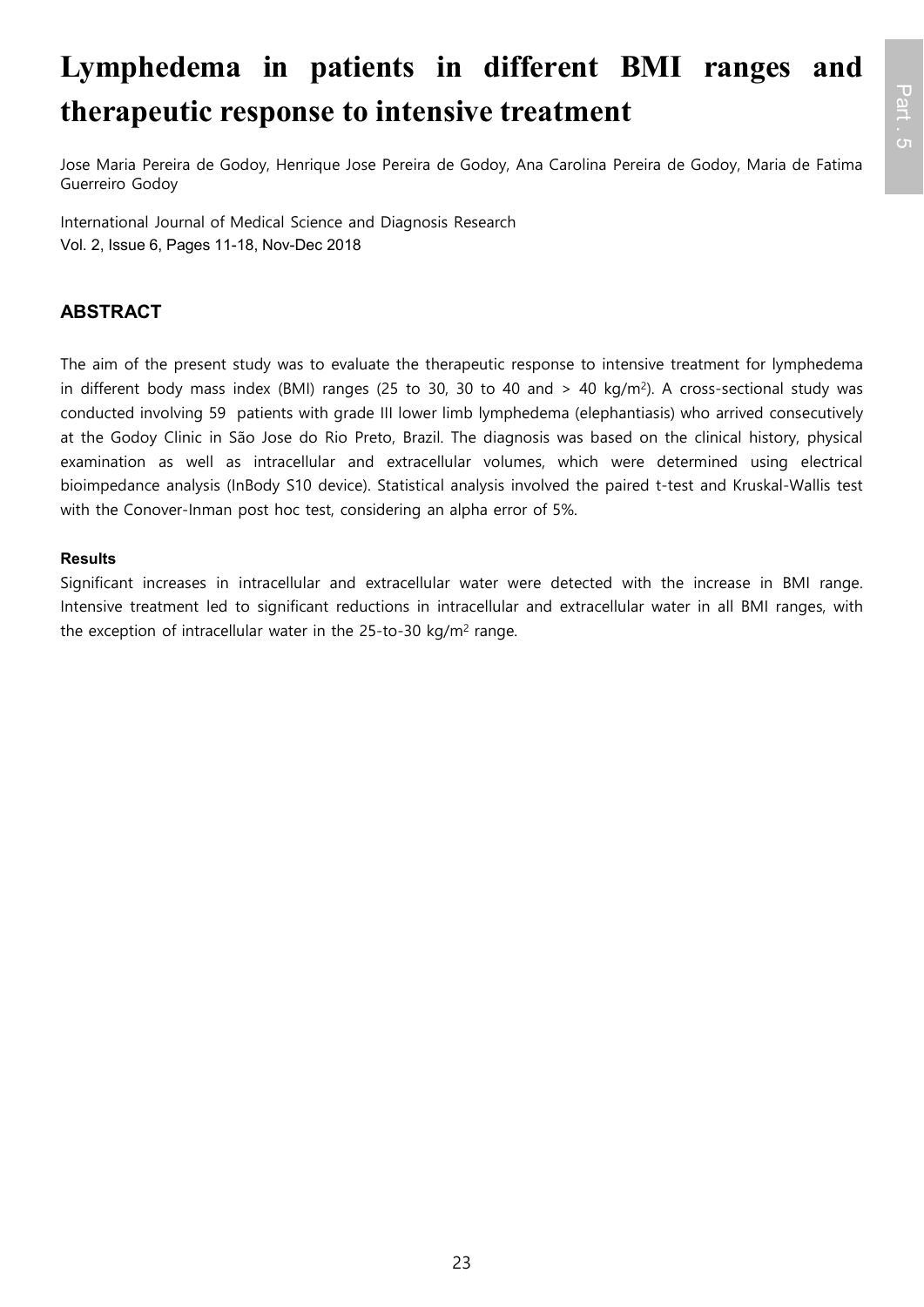# **The Effect of Branched Chain Amino Acids-Enriched Nutritional Supplements on Activities of Daily Living and Muscle Mass in Inpatients with Gait Impairments: A Randomized Controlled Trial.**

M. Moriwaki, H. Wakabayashi, K. Sakata, K. Domen

The journal of nutrition, health & aging Volume 23, Issue 4, pp 348–353, Apr 2019

### **ABSTRACT**

### **Objective**

To investigate the effects of continuous intervention with branched chain amino acids-enriched nutritional supplements from the acute phase to convalescent rehabilitation wards in inpatients with gait impairments.

### **Design**

Open-label, randomized, parallel-group comparison study (UMIN Clinical Trials Registry ID: UMIN000018640).

### **Setting**

Acute care and convalescent rehabilitation wards

### **Participants**

We studied 80 patients undergoing stand/gait training.

#### **Interventions**

Participants in the intervention group (RJ group) received nutritional supplements (jelly foods comprising 2500 mg BCAA and 20 IU vitamin D) twice a day until hospital discharge.

#### **Measurements**

The primary outcome was the motor components of the Functional Independence Measure (FIM-m), and the secondary outcome was skeletal muscle mass index.

#### **Results**

Analyses were conducted on 55 patients who were able to perform stand/gait training continuously from the acute until the recovery phases. FIM-m was significantly elevated in the RJ group and the control group, but no difference was noted between the two groups. Only the RJ group showed a significant increase in skeletal muscle mass index, and the amount of variation was significantly different between the two groups (the control group decreased an average of 2.2% and the RJ group increased an average of 4.3%; P = 0.014). A significant decrease in body weight was found only in the control group ( $P = 0.084$ ).

### **Conclusions**

Nutritional interventions using branched chain amino acids (BCAA)-enriched nutritional supplements demonstrated no significant difference in activities of daily living; however, an increase in skeletal muscle mass was noted. Skeletal muscle mass and body weight differed significantly between the two groups, and BCAAenriched nutritional supplements intake in acute and convalescent rehabilitation wards may be effective for the prevention of malnutrition and sarcopenia.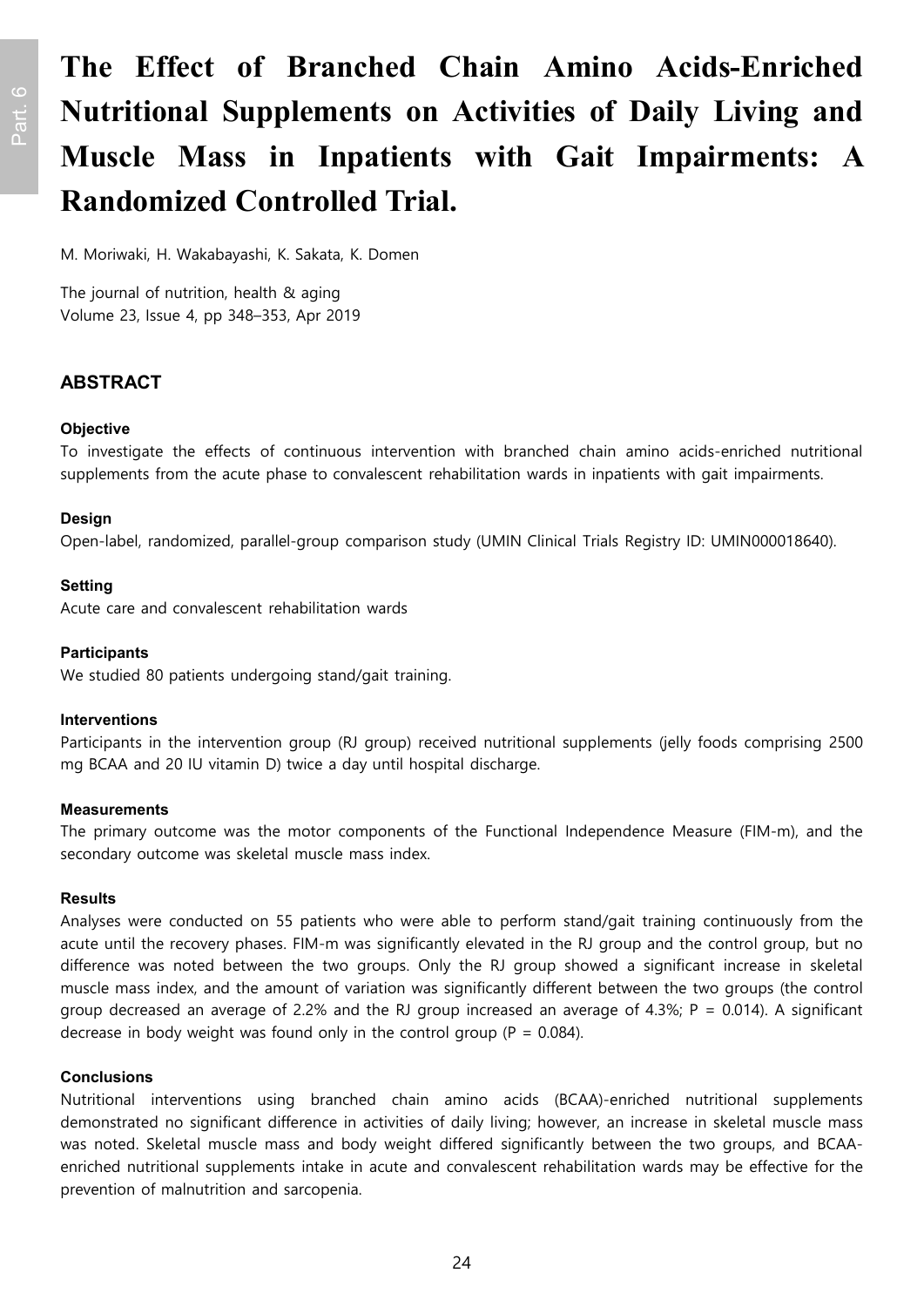# **Trimodal prehabilitation for colorectal surgery attenuates post-surgical losses in lean body mass A pooled analysis of randomized controlled trials.**

Chelsia Gillis, T anis R. Fenton, Tolulope T. Sajobi, Enrico Maria Minnella, Rashami Awasthi, Sarah-Ève Loiselle, A Sender Liberman, Barry Stein, Patrick Charlebois, Francesco Carli

Clinical Nutrition Vol. 38, Issue 3, Pages 1053-1060, Jun 2019

### **ABSTRACT**

### **Background & aims**

Preservation of lean body mass is an important cancer care objective. The capacity for prehabilitation interventions to modulate the lean body mass (LBM) of colorectal cancer patients before and after surgery is unknown.

### **Methods**

A pooled analysis of two randomized controlled trials of trimodal prehabilitation vs. trimodal rehabilitation at a single university-affiliated tertiary center employing Enhanced Recovery After Surgery (ERAS) care was conducted. The prehabilitation interventions included exercise, nutrition, and anxiety-reduction elements that began approximately four weeks before surgery and continued for eight weeks after surgery. The rehabilitation interventions were identical to the prehabilitation interventions but were initiated only after surgery. Body composition, measured using multifrequency bioelectrical impedance analysis, was recorded at baseline, presurgery, 4 and 8 weeks after surgery. The primary outcome was change in LBM before and after colorectal surgery for cancer. A mixed effects regression model was used to estimate changes in body mass and body composition over time controlling for age, sex, baseline body mass index (BMI), baseline six-minute walk test (6MWT), and postoperative compliance to the interventions. NCT02586701 & NCT01356264.

#### **Results**

Pooled data included 76 patients who followed prehabilitation and 63 patients who followed rehabilitation (n = 139). Neither group experienced changes in preoperative LBM. Compared to rehabilitated patients, prehabilitated patients had significantly more absolute and relative LBM at four and eight-weeks post-surgery in models controlling for age, sex, baseline BMI, baseline 6MWT, and compliance to the postoperative intervention.

### **Conclusion**

Trimodal prehabilitation attenuated the post-surgical LBM loss compared to the loss observed in patients who received the rehabilitation intervention. Patients who receive neither intervention (i.e., standard of care) would be likely to lose more LBM. Offering a prehabilitation program to colorectal cancer patients awaiting resection is a useful strategy to mitigate the impact of the surgical stress response on lean tissue in an ERAS setting, and, in turn, might have a positive impact on the cancer care course.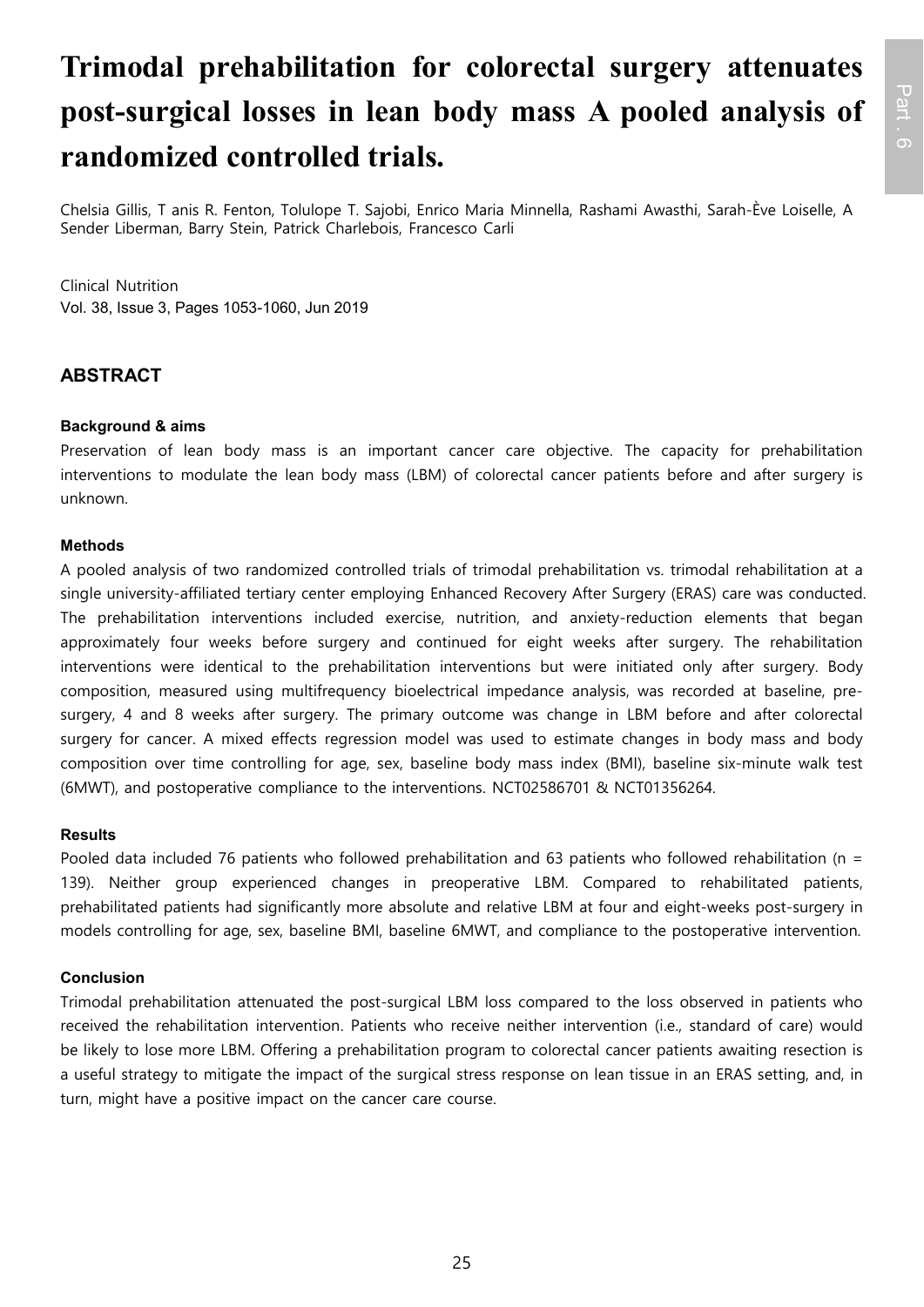# **Systemic Inflammation in the Recovery Stage of Stroke: Its Association with Sarcopenia and Poor Functional Rehabilitation Outcomes**

Yoshihiro Yoshimura, Takahiro Bise, Fumihiko Nagano, Sayuri Shimazu, Ai Shiraishi, Makio Yamaga, Hiroaki Koga

Progress in Rehabilitation Medicine Volume 23, Issue 4, pp 348–353, Apr 2019

### **ABSTRACT**

### **Objective**

The aim of our study was to investigate how systemic inflammation relates to sarcopenia and its impact on functional outcomes in the recovery stages of stroke.

### **Methods**

A retrospective cohort study was performed in consecutive patients admitted to convalescent rehabilitation wards following stroke. Patients with acute or chronic high-grade inflammatory diseases were excluded. Systemic inflammation was evaluated using the modified Glasgow Prognostic Score (mGPS). Sarcopenia was defined as a loss of skeletal muscle mass and decreased muscle strength, with the cut-off values set by the Asian Working Group for Sarcopenia. The primary outcome was the motor domain of the Functional Independence Measure (FIM-motor). Univariate and multivariate analyses were used to determine whether mGPS was associated with sarcopenia and FIM-motor at discharge.

#### **Results**

The study included 204 patients (mean age 74.1 years, 109 men). mGPS scores of 0, 1, and 2 were assigned to 149 (73.0%), 40 (19.6%), and 13 (6.4%) patients, respectively. Sarcopenia was diagnosed in 81 (39.7%) patients and was independently associated with stroke history (odds ratio [OR] 1.890, P=0.027), premorbid modified Rankin scale (OR 1.520, P=0.040), body mass index (OR 0.858, P=0.022), and mGPS score (OR 1.380, P=0.021). Furthermore, the mGPS score was independently associated with sarcopenia (OR 1.380, P=0.021) and FIM-motor at discharge ( $β = -0.131$ , P=0.031).

### **Conclusion**

Systemic inflammation is closely associated with sarcopenia and poor functional outcomes in the recovery stage of stroke. Early detection of systemic inflammation and sarcopenia can help promote both adequate exercise and nutritional support to restore muscle mass and improve post-stroke functional recovery.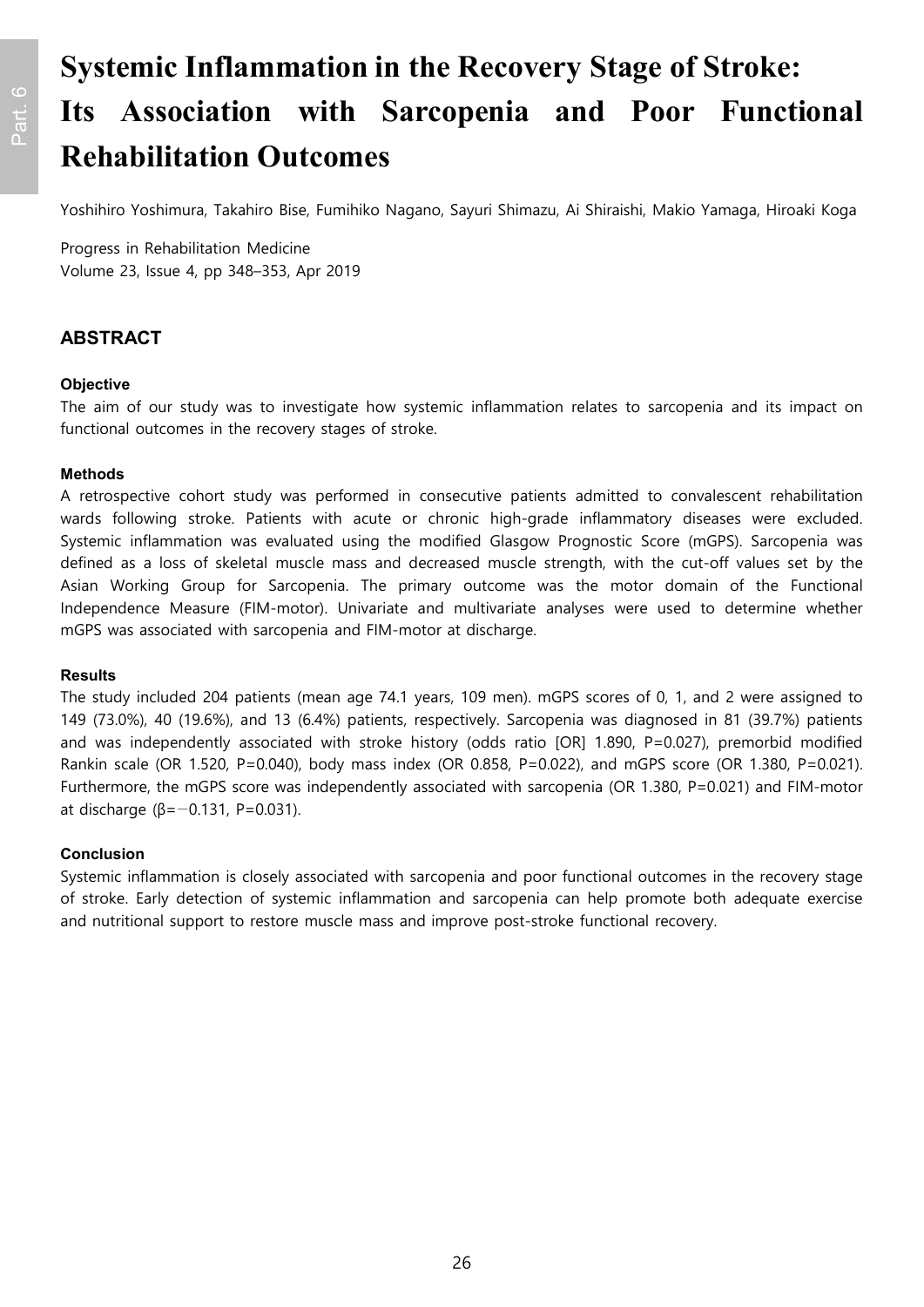# **The effects of strength exercise and walking on lumbar function, pain level, and body composition in chronic back pain patients**

Jung-Seok Lee and Suh-Jung Kang

Journal of Exercise Rehabilitation Vol. 12, Issue 5, Pages 463-470, Oct 2016

### **ABSTRACT**

The beneficial effects of a strength exercise program and a combined exercise program of strength training plus walking were examined in overweight with chronic back pain patients. The participants were randomly placed in the strength exercise group (SEG, n=15), combined exercise group (CEG, n=15), and control group (CG, n=6). All subjects performed exercise twice per week, 50 min per session with a professional instructors for 12 weeks. In order to evaluate exercise intervention effects, lumbar function was measured by back strength and flexibility. Roland-Morris disability questionnaire (RMDQ) and visual analogue scale (VAS) were used to evaluate pain level. Fat and muscle mass were measured to compare body composition changes. All measurements were performed before and after 12 weeks of exercise program. Lumbar function: Back strength was significantly different over time, and significant time×group differences were found between SEG and CG and, CEG and CG. Pain disorder degree: VAS showed a significant group difference, and significant time×group differences were shown between SEG and CG, and CEG and CG. Also, RMDG showed a significant difference between CEG and CG. Body composition: Fat mass was significantly different over time×group between SEG and CG. In conclusion, participating in strength and walking exercises were beneficial to improve lumbar function. Also, the combined exercise program was more effective for reducing pain levels than the strength exercise. Finally, fat mass was reduced in this study and this may play a possible role in the improvement of lumbar function and reduction in low back pain.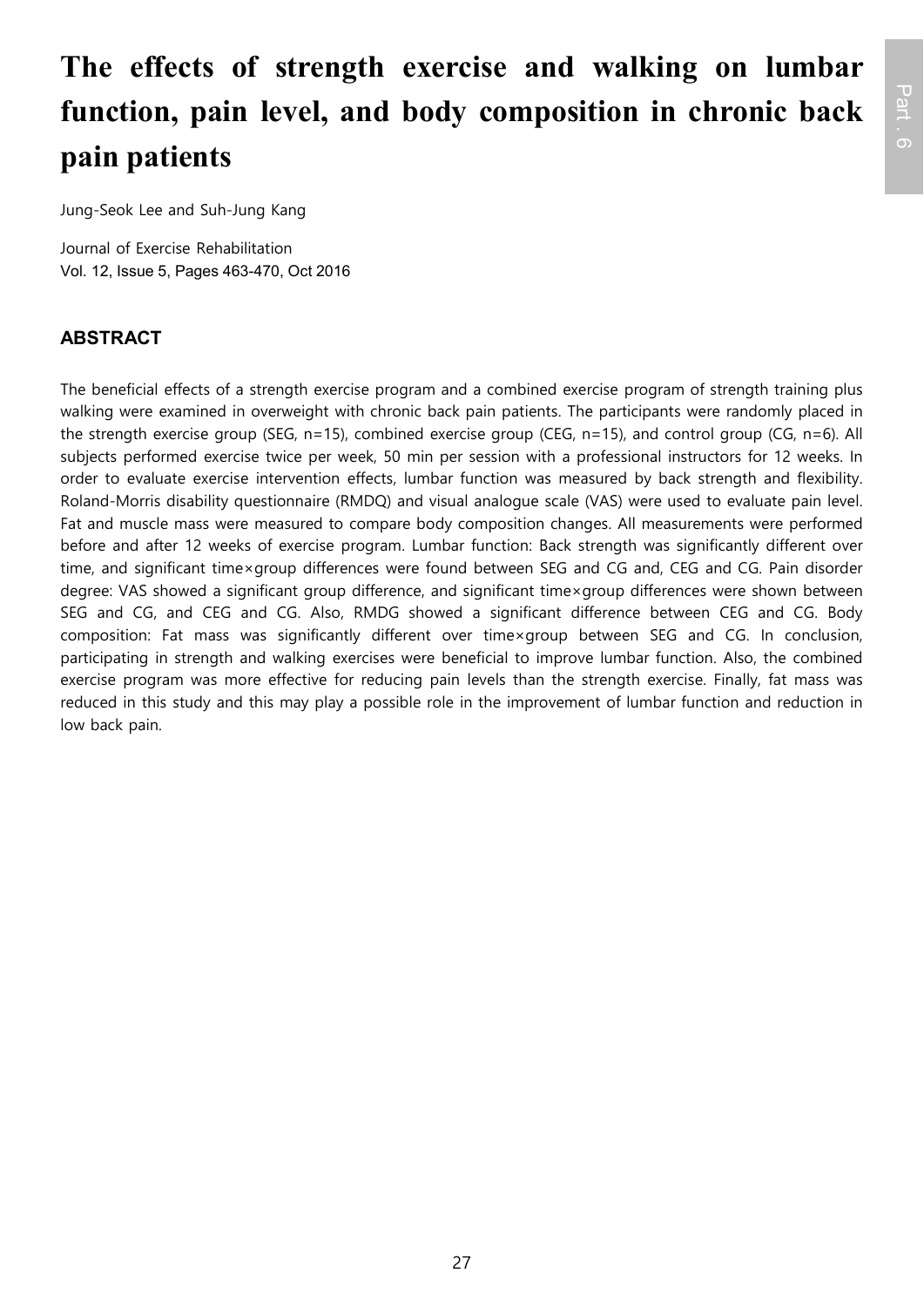# **Clinical Relevance of Different Handgrip Strength Indexes and Mobility Limitation in the Elderly Adults.**

Renwei Dong, Xiuyang Wang, Qi Guo, Jiazhong Wang, Wen Zhang,Suxing Shen, Peipei Han, Yixuan Ma, Li Kang, Menglu Wang, Liyuan Fu,Liye Jia, Liancheng Wang, Kaijun Niu

The Journals of Gerontology Volume 71, Issue 1, Pages 96–102, Jan 2016

### **ABSTRACT**

### **Background**

More efficient clinical indexes are needed to identify older people most likely to present mobility impairments. The aim of the present study was to determine which handgrip strength (HS) indexes are clinically relevant to detect risk of mobility limitation in the elderly adults. In addition, we attempted to determine an optimal cutoff point for the most relevant index.

### **Methods**

Data are from 469 men and 609 women aged 60 years and older recruited in the Hangu area of Tianjin, China. Participants scoring in the top 20% on the Timed Up and Go Test or in the slowest 20% for the 4-m walk test were defined as having mobility limitation.

#### **Results**

The prevalence of mobility limitation was 27.6% in women and 24.5% in men. The area under the receiveroperating characteristic curve for HS/body fat mass was 0.723 (95% confidence interval [CI] = 0.658–0.788) in men and for HS/weight was 0.684 (95% CI = 0.628–0.739) in women. These values were indicated higher levels of mobility limitation compared with HS and other relative HS indexes. The cutoffs of the most relevant index in men and women that effectively identified individuals at risk of mobility limitation were 1.884 and 0.281, respectively.

### **Conclusion**

HS/body fat mass and HS/weight appear to be the indices best associated with mobility limitation for men and women, respectively. Optimal cutoffs for clinically relevant index have the potential to identify elderly adults at risk of mobility limitation.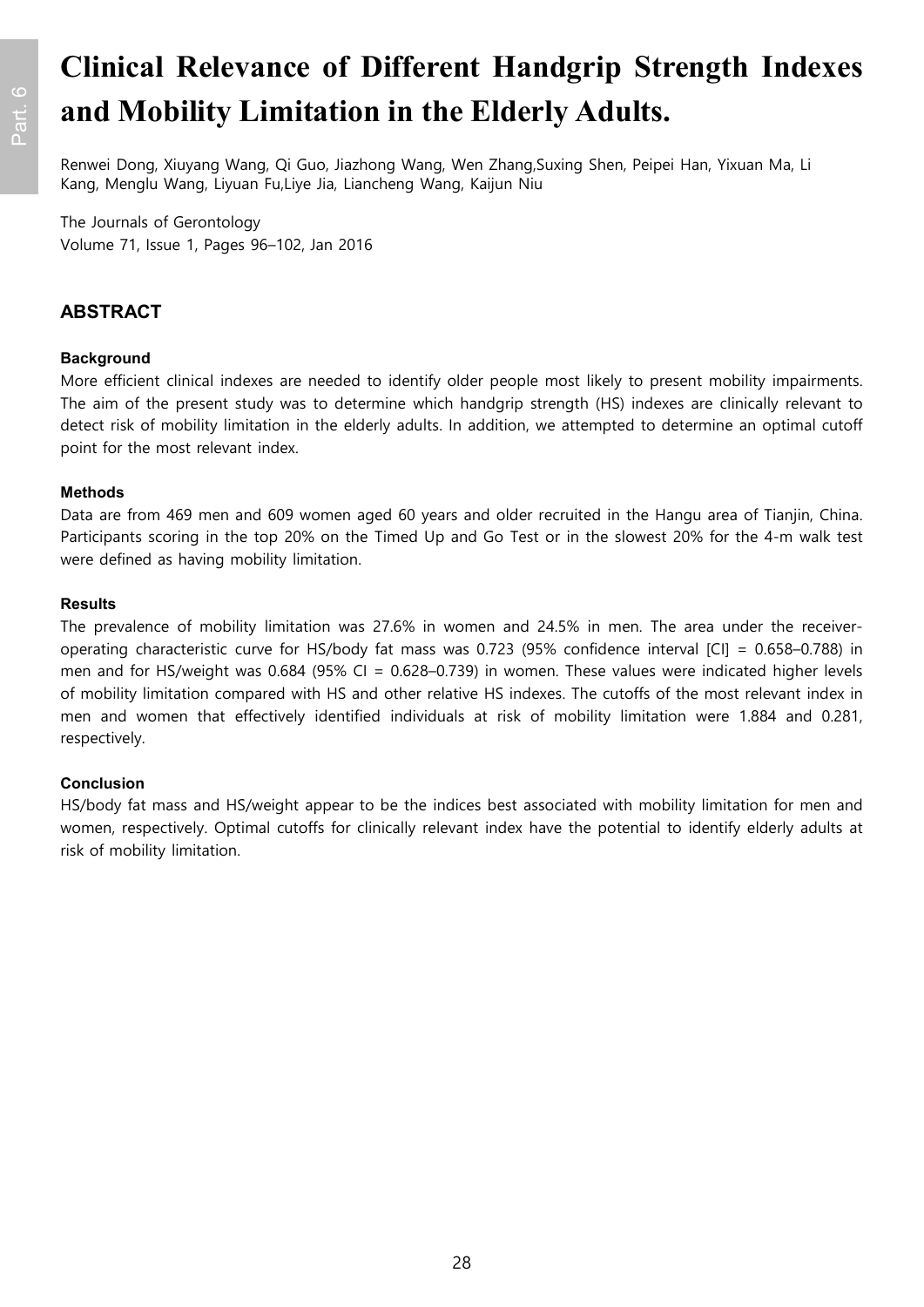# **Early Intensive Nutrition Intervention with Dietary Counseling and Oral Nutrition Supplement Prevents Weight Loss in Patients with Advanced Lung Cancer Receiving Chemotherapy: A Clinical Prospective Study**

Natsumi Tanaka, Kenichi Takeda, Yuji Kawasaki, Kohei Yamane, Yasuhiko Teruya, Masahiro Kodani, Tadashi Igishi, Akira Yamasaki

Yonago Acta Medica Vol. 61, Issue 4, Pages 204-212, Dec 2018

### **ABSTRACT**

### **Background**

Weight loss in patients with cancer is caused by cancer cachexia and chemotherapy-induced nausea and vomiting (CINV). Recent developments in antiemetic drugs have substantially improved CINV, but nutritional intervention did not improve body weight. This study aimed to investigate the effects of nutrition intervention with appropriate antiemetic treatment in patients with non-small-cell lung cancer during chemotherapy.

### **Methods**

Patients received individualized nutrition counseling by a registered dietitian and were provided with oral supplements for 90 days. Body weight and other parameters were measured at baseline and after 90-day intervention. To evaluate this nutrition intervention, patients were also retrospectively set as control, and then body weight change was compared with inverse probability of treatment weights (IPTW) analysis.

### **Results**

Ten patients received individualized nutrition counseling and were provided with oral supplements for 90 days. Of them, 7 patients consumed nutritional supplements, and the mean intake was 130 kcal/day. After 90-day intervention, the patients did not show significant weight and BMI loss during the course of cytotoxic chemotherapy. A total of 38 patients were retrospectively enrolled as controls. The number of the patients who gain the body weight after 90 days in the study cohort was significantly larger than that in the retrospective controls with the IPTW analysis (Odds Ratio (OR) = 8.4; 95% Confidence Interval (CI): 1.6 - 42; P = 0.01).

### **Conclusion**

Early intensive nutrition intervention with appropriate antiemetic treatment prevents weight loss. Nutrition interventions might be also beneficial for quality of life, treatment response and survival.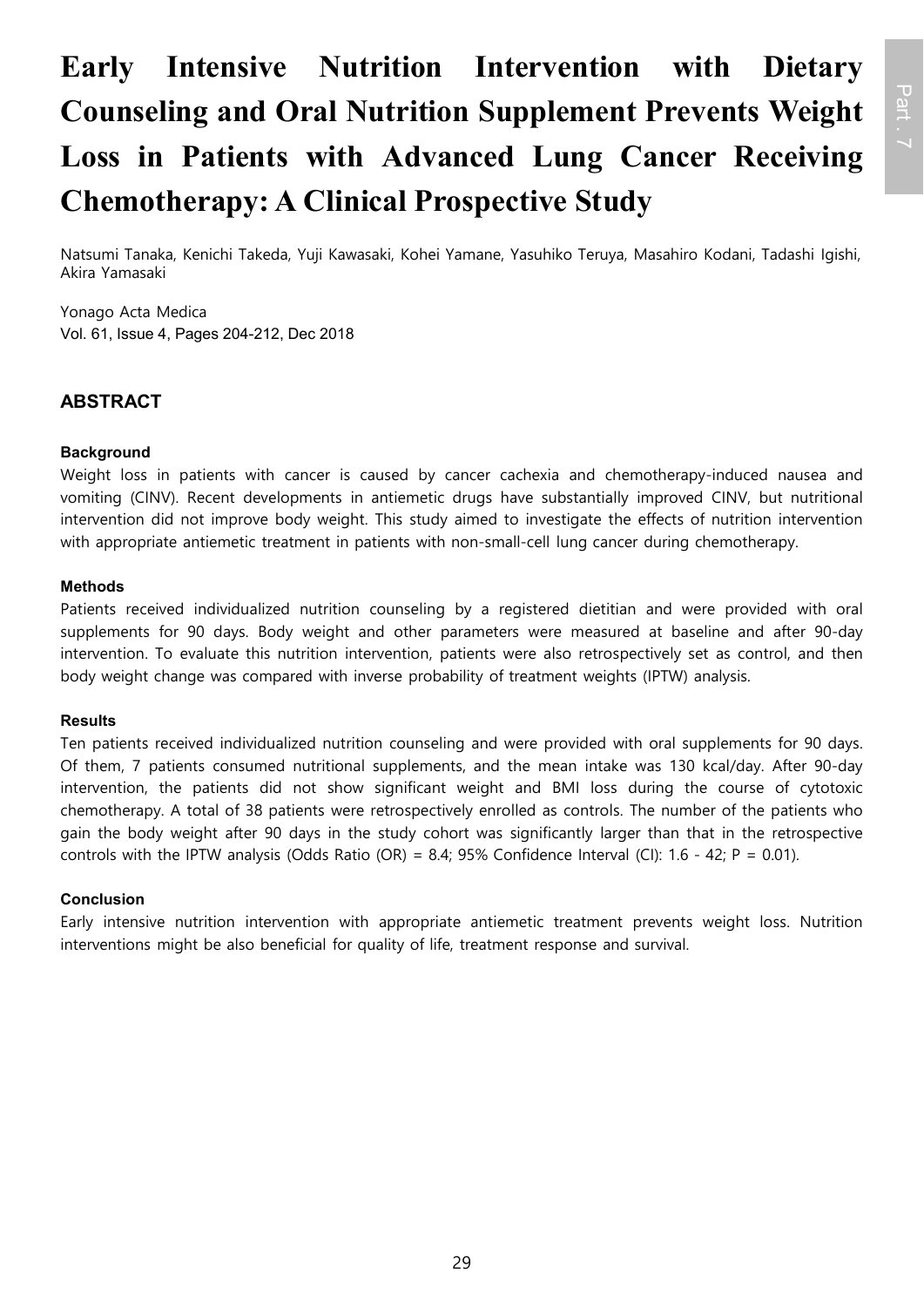# **Clinical Benefit of Preoperative Exercise and Nutritional Therapy for Patients Undergoing Hepato-Pancreato-Biliary Surgeries for Malignancy.**

Hiroki Nakajima, Yukihiro Yokoyama, Takayuki Inoue, Motoki Nagaya, Yota Mizuno, Izumi Kadono, Kimitoshi Nishiwaki, Yoshihiro Nishida, Masato Nagino

Annals of Surgical Oncology Volume 26, Issue 1, pp 264–272, Jan 2019

### **ABSTRACT**

### **Background**

The impact of prehabilitation on physical fitness and postoperative course after hepato-pancreato-biliary (HPB) surgeries for malignancy is unknown. The current study aimed to investigate the effect of preoperative exercise and nutritional therapies on nutritional status, physical fitness, and postoperative outcomes of patients undergoing an invasive HPB surgery for malignancy.

#### **Methods**

Patients who underwent open abdominal surgeries for HPB malignancies (major hepatectomy, pancreatoduodenectomy, or hepato-pancreatoduodenectomy) between 2016 and 2017 were subjected to prehabilitation. Patients before the introduction of prehabilitation were included as historical control subjects for 1:1 propensity score-matching (no-prehabilitation group). The preoperative nutritional status and postoperative course were compared between the two groups.

#### **Results**

The prehabilitation group consisted of 76 patients scheduled to undergo HPB surgeries for malignancy. An identical number of patients were selected as the no-prehabilitation group after propensity score-matching. During the waiting period, serum albumin levels were significantly deteriorated in the no-prehabilitation group, whereas this index did not deteriorate or even improved in the prehabilitation group. By performing prehabilitation, a 6-min walk distance and total muscle/fat ratio were significantly increased during the waiting period. Although the overall incidence of postoperative complications did not differ between the two groups, the postoperative hospital stay was shorter in the prehabilitation group than in the no-prehabilitation group (median, 23 vs 30 days;  $p = 0.045$ ).

#### **Conclusion**

The introduction of prehabilitation prevented nutritional deterioration, improved physical fitness before surgery, and shortened the postoperative hospital stay for the patients undergoing HPB surgeries for malignancy.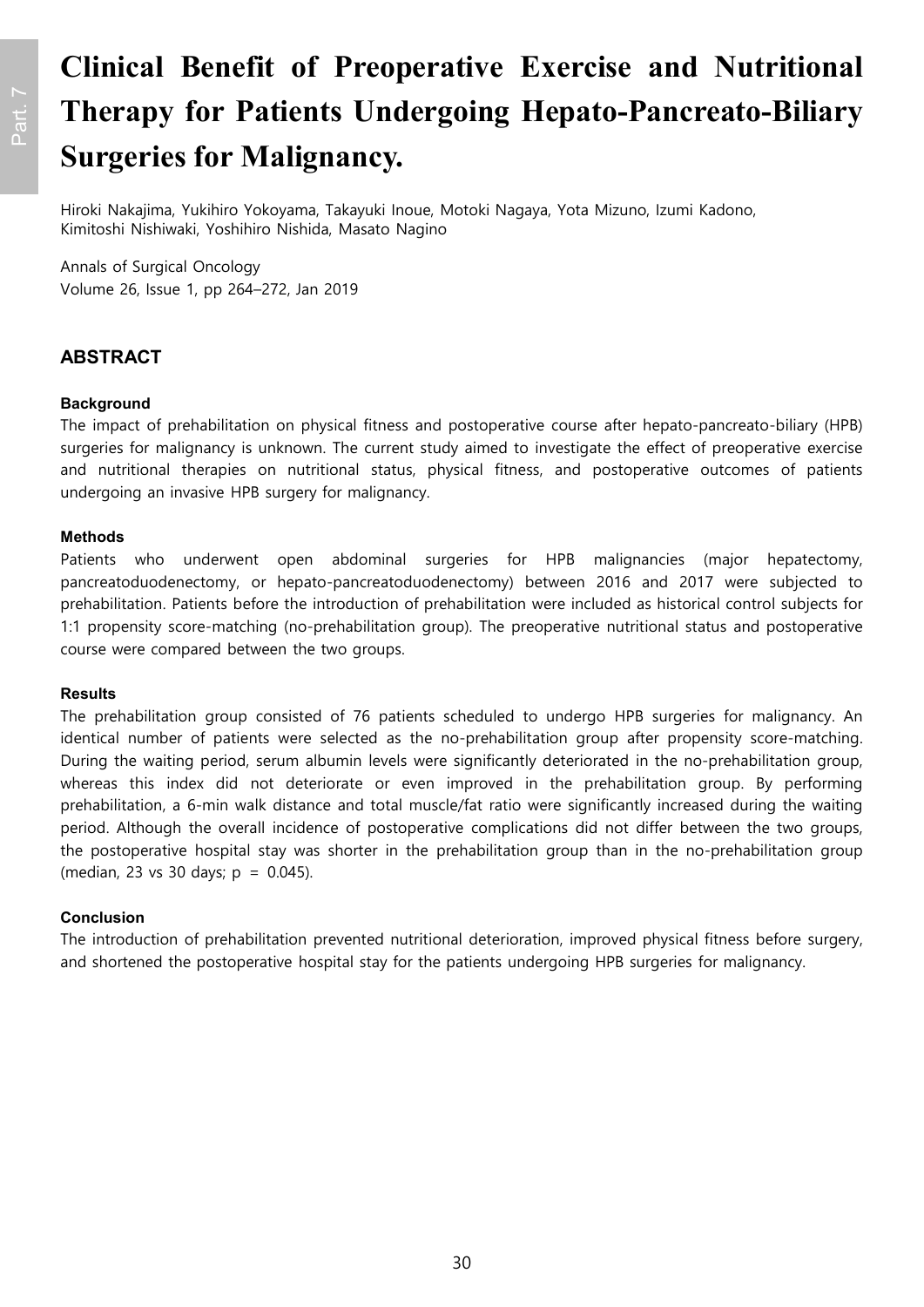# **Effect of Personalized Nutritional Counseling on the Nutritional Status of Hemodialysis Patients**

Part . 7

In-Young Jo, Woo Jeong Kim, Hyeong Cheon Park, Hoon Young Choi, Jung Eun Lee, and Song Mi Lee

Clinical Nutrition Research Vol. 6, Issue 4, Pages 285-295, Oct 2017

### **ABSTRACT**

This study set out to evaluate the impact of personalized nutritional counseling (PNC) on the nutritional status of hemodialysis (HD) patients. This was an intervention study for 10 months at 2 hospitals. Anthropometric, biochemical, dietary, and body composition parameters were measured at baseline and after 3 and 6 months of PNC. A total of 42 patients (23 men and 19 women) were included. Intake of dietary protein, serum albumin, and cholesterol levels had increased significantly from baseline to month 6 ( $p < 0.05$ ). Among the bioelectrical impedance analysis (BIA) parameters, both the body cell mass (BCM) and the fat free mass (FFM) had significantly reduced at month 3 compared to baseline ( $p < 0.05$ ). However, there was no difference between baseline and month 6. We assessed the nutritional status of the subjects using the malnutrition inflammation score (MIS), and divided them into an adequately nourished (AN) and a malnourished (MN) group at baseline. In the subgroup analysis, serum levels of albumin and cholesterol had increased significantly, particularly from baseline to month 6 in the MN group (p < 0.05). This study suggests that consecutive PNC contributed to the improvement of the protein intake, serum levels of albumin, cholesterol and to the delay of muscle wasting, which could also have a positive impact on the nutritional status, particularly in malnourished patients receiving HD treatment.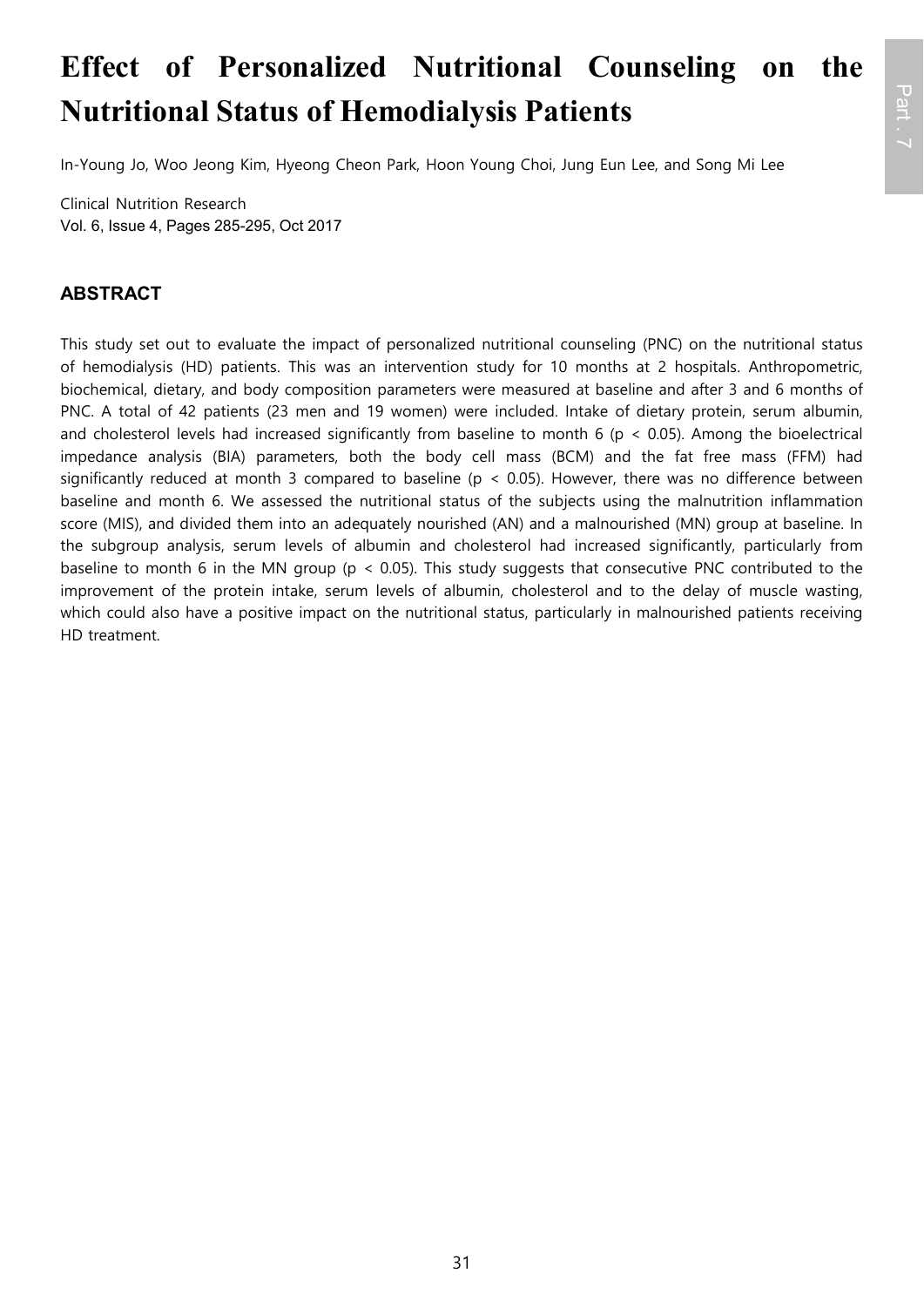# **Body Composition Changes After Very-Low-Calorie Ketogenic Diet in Obesity Evaluated by 3 Standardized Methods.**

Diego Gomez-Arbelaez, Diego Bellido, Ana I. Castro, Lucia Ordoñez-Mayan, Jose Carreira, Cristobal Galban, Miguel A. Martinez-Olmos, Ana B. Crujeiras, Ignacio Sajoux, Felipe F. Casanueva

The Journal of Clinical Endocrinology & Metabolism Volume 102, Issue 2, Pages 488–498, Feb 2017

### **ABSTRACT**

### **Context**

Common concerns when using low-calorie diets as a treatment for obesity are the reduction in fat-free mass, mostly muscular mass, that occurs together with the fat mass (FM) loss, and determining the best methodologies to evaluate body composition changes.

### **Objective**

This study aimed to evaluate the very-low-calorie ketogenic (VLCK) diet-induced changes in body composition of obese patients and to compare 3 different methodologies used to evaluate those changes.

#### **Design**

Twenty obese patients followed a VLCK diet for 4 months. Body composition assessment was performed by dual-energy X-ray absorptiometry (DXA), multifrequency bioelectrical impedance (MF-BIA), and air displacement plethysmography (ADP) techniques. Muscular strength was also assessed. Measurements were performed at 4 points matched with the ketotic phases (basal, maximum ketosis, ketosis declining, and out of ketosis).

#### **Results**

After 4 months the VLCK diet induced a  $-20.2 \pm 4.5$  kg weight loss, at expenses of reductions in fat mass (FM) of  $-16.5 \pm 5.1$  kg (DXA),  $-18.2 \pm 5.8$  kg (MF-BIA), and  $-17.7 \pm 9.9$  kg (ADP). A substantial decrease was also observed in the visceral FM. The mild but marked reduction in fat-free mass occurred at maximum ketosis, primarily as a result of changes in total body water, and was recovered thereafter. No changes in muscle strength were observed. A strong correlation was evidenced between the 3 methods of assessing body composition.

### **Conclusion**

The VLCK diet-induced weight loss was mainly at the expense of FM and visceral mass; muscle mass and strength were preserved. Of the 3 body composition techniques used, the MF-BIA method seems more convenient in the clinical setting.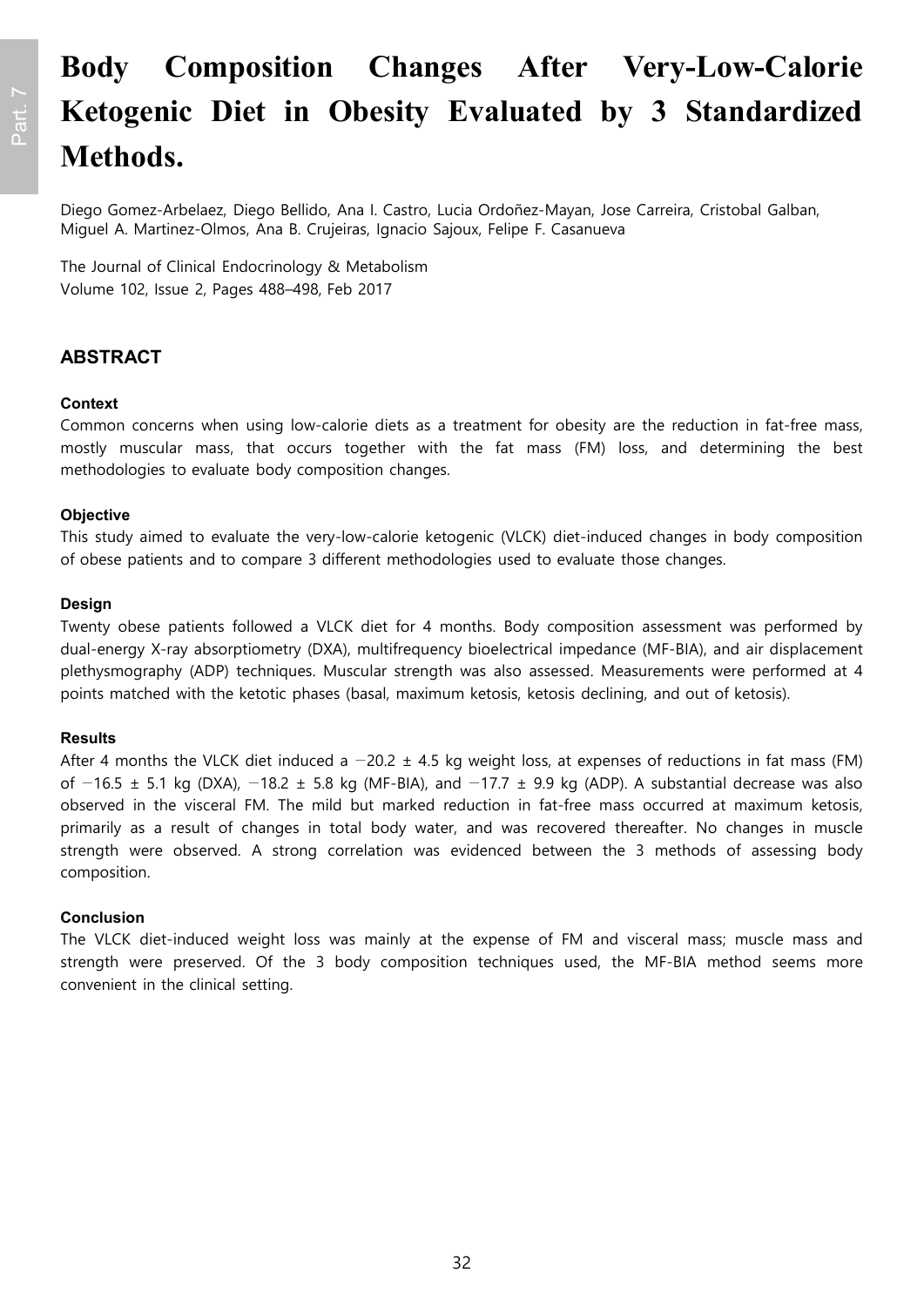# **Nutritional Status and Body Composition in Korean Myopathy Patients**

Soo Yun Jang, Seong-Woong Kang, Won Ah Choi, Jang Woo Lee, Mi Ri Suh, Song Mi Lee, Yoo Kyoung Park

Clinical Nutrition Research Vol. 5, Issue 1, Pages 43-54, Jan 2016

### **ABSTRACT**

This study set out to evaluate the impact of personalized nutritional counseling (PNC) on the nutritional status of hemodialysis (HD) patients. This was an intervention study for 10 months at 2 hospitals. Anthropometric, biochemical, dietary, and body composition parameters were measured at baseline and after 3 and 6 months of PNC. A total of 42 patients (23 men and 19 women) were included. Intake of dietary protein, serum albumin, and cholesterol levels had increased significantly from baseline to month 6 ( $p < 0.05$ ). Among the bioelectrical impedance analysis (BIA) parameters, both the body cell mass (BCM) and the fat free mass (FFM) had significantly reduced at month 3 compared to baseline ( $p < 0.05$ ). However, there was no difference between baseline and month 6. We assessed the nutritional status of the subjects using the malnutrition inflammation score (MIS), and divided them into an adequately nourished (AN) and a malnourished (MN) group at baseline. In the subgroup analysis, serum levels of albumin and cholesterol had increased significantly, particularly from baseline to month 6 in the MN group (p < 0.05). This study suggests that consecutive PNC contributed to the improvement of the protein intake, serum levels of albumin, cholesterol and to the delay of muscle wasting, which could also have a positive impact on the nutritional status, particularly in malnourished patients receiving HD treatment.

33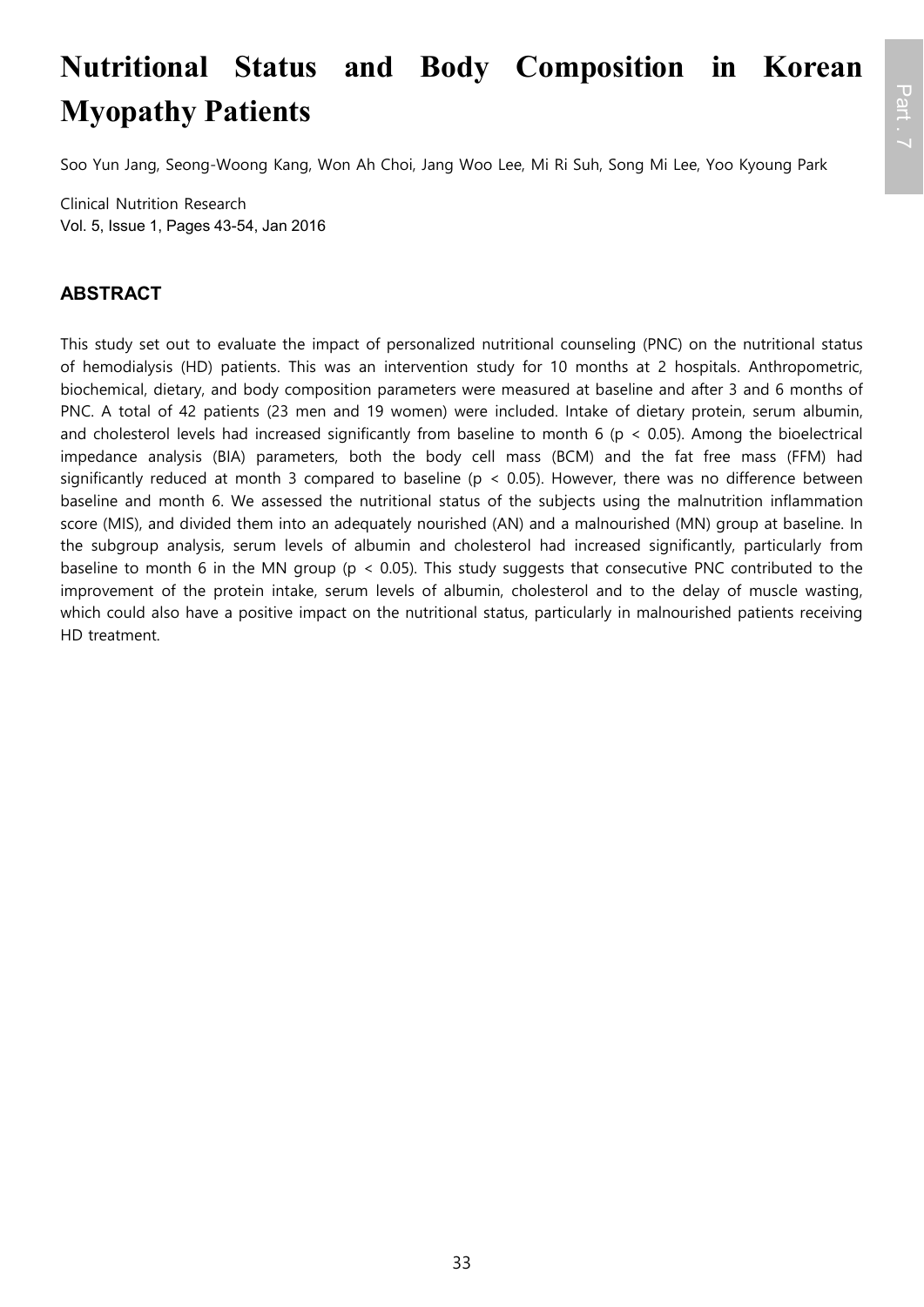# **Effect of Early Full-Calorie Nutrition Support Following Esophagectomy: A Randomized Controlled Trial.**

Wei Wu, Ming Zhong, Du‐ming Zhu, Jie‐qiong Song, Jun‐feng Huang, Qun Wang, Li‐jie Tan

Journal of Parenteral and Enteral Nutrition Volume 41, Issue 7, Pages 1146-1154, Sep 2017

### **ABSTRACT**

#### **Background**

Early use of enteral nutrition (EN) is indicated following surgical resection of esophageal cancer. However, early EN support does not always meet the optimal calorie or protein requirements, and the benefits of supplementary parenteral nutrition (PN) remain unclear. We aimed to evaluate the efficacy and safety of early supplementary PN following esophagectomy.

#### **Materials and Methods**

We enrolled 80 consecutive patients who underwent esophagectomy. Resting energy expenditure and body composition measurements were performed in all patients preoperatively and postoperatively. EN was administered after surgery, followed by randomization to either EN+PN or EN alone. The amount of PN administered was calculated to meet the full calorie requirement, as measured by indirect calorimetry, and 1.5 g protein/kg fat-free mass (FFM) per day was added as determined by body composition measurement. The clinical characteristics were compared between the 2 groups.

#### **Results**

Patients in the EN+PN group but not in the EN group preserved body weight (0.18 ± 3.38 kg vs -2.15 ± 3.19 kg, P < .05) and FFM (1.46  $\pm$  2.97 kg vs  $-2.08 \pm 4.16$  kg) relative to preoperative measurements. Length of hospital stay, postoperative morbidity rates, and standard blood biochemistry profiles were similar. However, scores for physical functioning (71.5  $\pm$  24.3 vs 60.4  $\pm$  27.4, P < .05) and energy/fatigue (62.9  $\pm$  19.5 vs 54.2  $\pm$ 23.5,  $P < .05$ ) were higher in the EN+PN group 90 days following surgery.

#### **Conclusion**

Early use of supplemental PN to meet full calorie requirements of patients who underwent esophagectomy led to better quality of life 3 months after surgery. Moreover, increased calorie and protein supplies were associated with preservation of body weight and FFM.